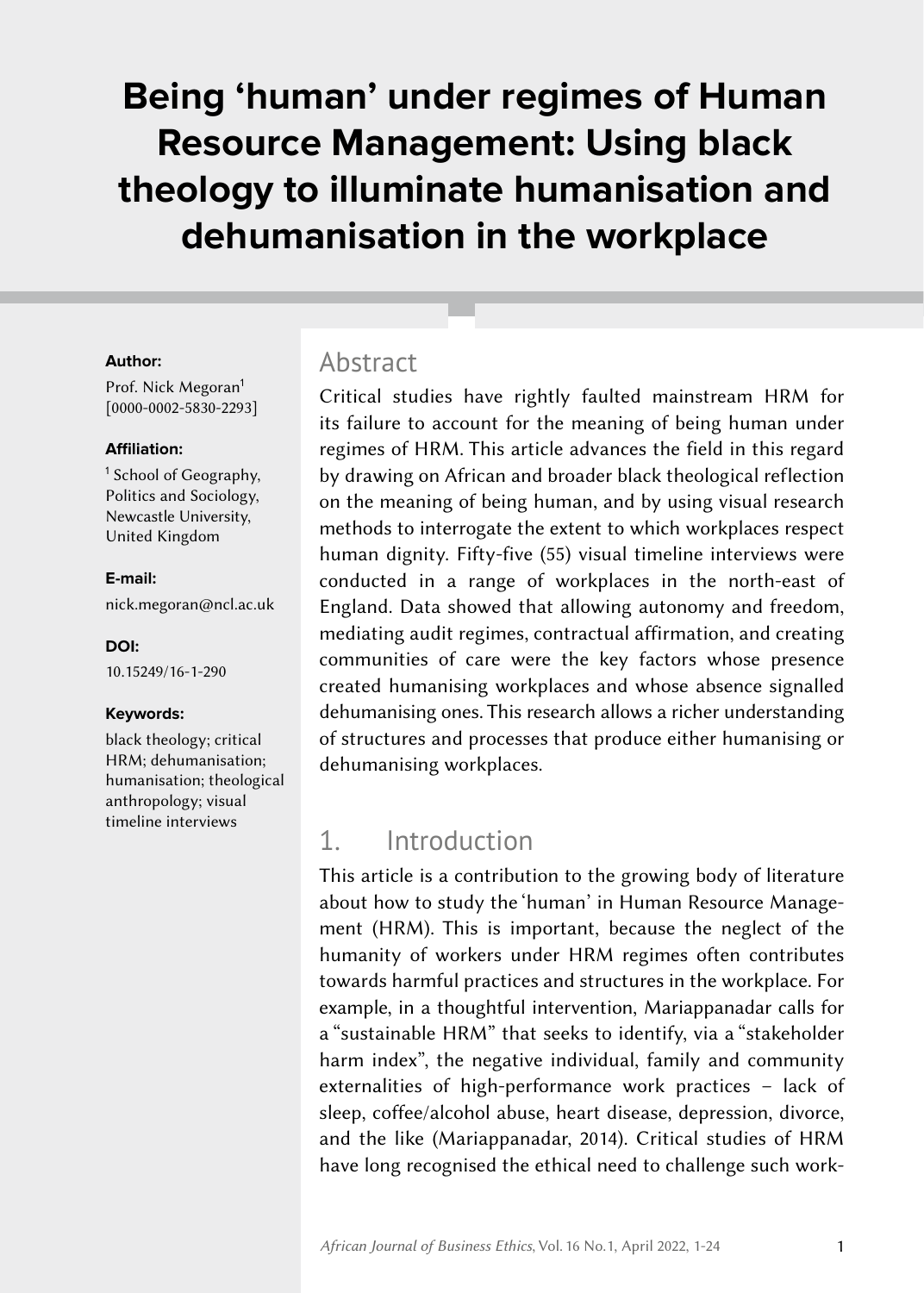place conditions, echoing Legge's oft-cited call for "the submerged voices of those who experience HRM initiatives … to be given more prominence not only for ethical reasons, but to counteract the managerialist agendas that are implicit in much HRM and performance research" (Legge, 2005:41).

This article seeks to advance this critical project in two ways. First, for all its critique of either the neglect or commodification of workers, critical HRM itself does not always sufficiently foreground real workers or provide a positive ontology of being human to be able to articulate practical alternatives. This is, I argue secondly, a methodological issue, because critical HRM commonly relies heavily on textual analysis rather than exploring in detail people's experiences. Instead, this research uses visual timeline methodology to interrogate the actual experiences of the workplace as either humanising or dehumanising. 55 such interviews were conducted with public sector and charity workers in the northeast of England.

Theoretically, this research draws on African/African American/black Christian theological literatures on the value of human life. Revisiting the Biblical idea that humans are created *imago Dei* (in the image of God) I argue that, whereas Euro-American theologians have been more interested in philosophical questions about the meaning of being human, black theology has insisted on the exploration of the ethical significance of the *imago Dei* in concrete contexts of unequal power relations where human dignity is denigrated. Suggesting that this work has relevance beyond the original discussion of race, I argue that viewing the modern workplace under regimes of HRM as one such context, allows us to ask how well human beings created *imago Dei* are being treated. In so doing, we can draw out the ways in which HRM can contribute to workplaces being either humanising or dehumanising.

There is a substantial literature on HRM in Africa (Kamoche, 2002; Ruggunan & Spiller, 2014; Budhwar, Tung, Varma & Do, 2017), and a recurring theme is how HRM in Africa blends both international and indigenous practices (Anakwe, 2002; Wood & Bischoff, 2020). However, this body of work can be critiqued for seeing the movement of ideas as monodirectional – how 'international' ideas are locally adapted in Africa (for example, Ruggunan & Spiller, 2018). Following Nigerian theologian Ezekiel Nihinlola (2018), I want to ask how ideas from Africa and the broader field of black theology amongst African diasporas can shape and critique international debates about HRM.

Many HRM scholars have called for a shift away from research that attempts to prove the links between HRM interventions and performance, which are often based on flawed research methods, producing weak data that demonstrate correlation rather than causation. Heeding this call and seeking to augment the important work of others in this regard, this article points to the possibilities afforded by studies with creative methodologies that foreground the lived experience of real human beings in the workplace and turn a critical lens on the organisational cultures and political economies that make work and the workplace humanising or dehumanising.

The article proceeds as follows: Section two examines how 'the human' has often been sidelined in academic HRM, focusing on ontological and methodological questions. These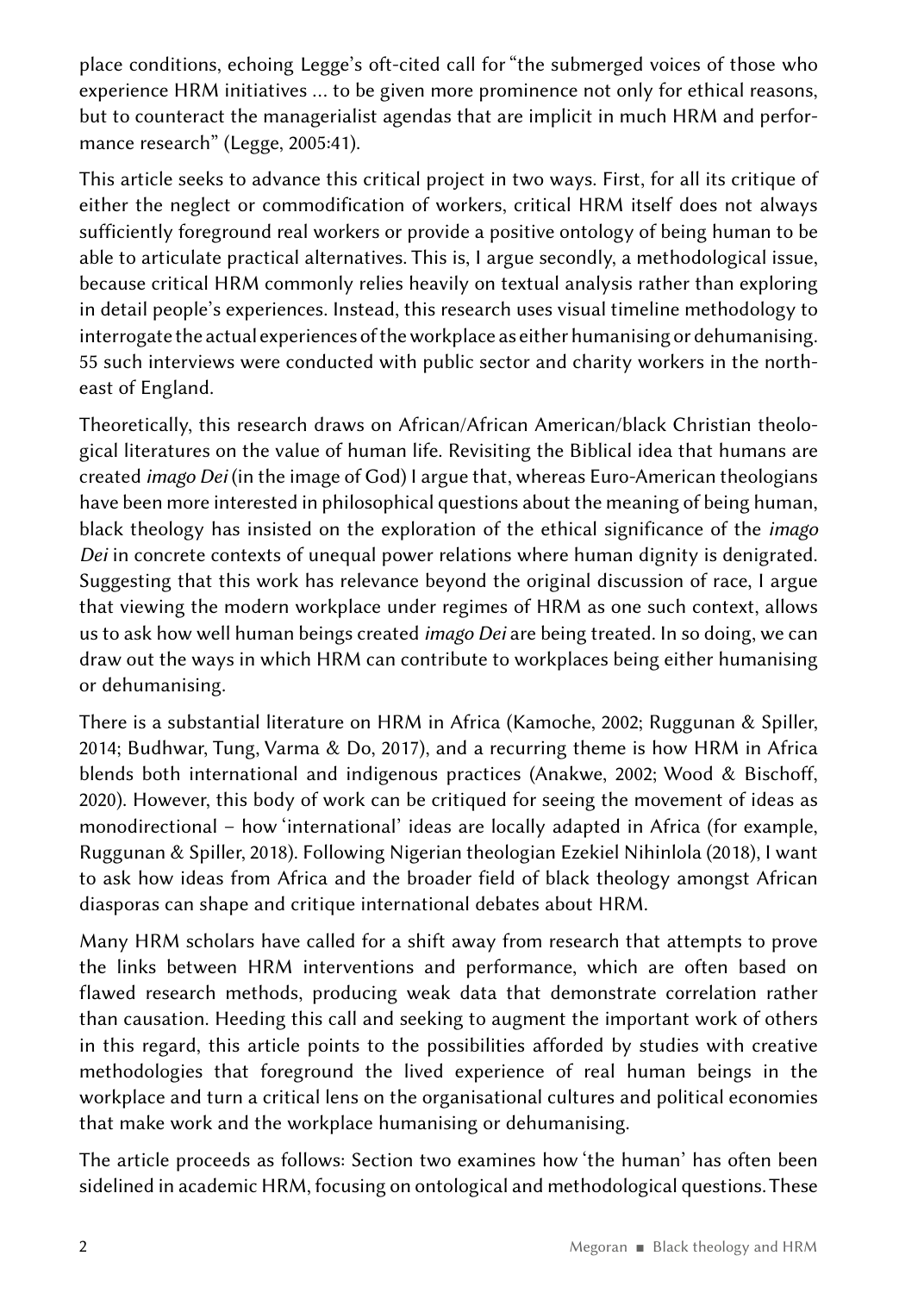questions are addressed respectively in Section three, which draws on black theological anthropology, and Section four, which outlines visual timeline interview methods. The substantive part of the article, Section five, uses interview results to foreground the experiences of real workers to construct an inductive account of workplaces as either humanising or dehumanising, which is discussed in Section six before the article concludes.

# 2. The meaning of the human under HRM

Human Resource Management is, self-evidently, about the human. But what does it mean by the 'human'? This question is not always explored in the depth that one might expect. For example, Wilkinson et al.'s HRM textbook has a chapter about "Developing resourceful humans" (Wilkinson et al., 2017:147), but is silent on exactly what these 'humans' are. HRM debates have more commonly been focused on other topics, for example, on the issue of how effective HRM interventions are at improving performance (Wall & Wood, 2005; Guest, 2011; Ridder et al., 2012). The recent growth of reflection on ethics in HRM might present an opportunity to ask this question recognising, with Ackers, that "HRM presents us with a paradox because it talks of developing people, while considering its subjects as human resources" (Ackers, 2017:483). However, much of this literature focuses on *corporate* ethics: the external social responsibility of an organisation (Truss et al., 2012) or, of relevance to HRM, the ethical frameworks for thinking through how employees should be treated (Bevan, 2007; Ackers, 2017). The focus is on employees as a collective, rather than on the humanity of individual employees.

This omission enables the implicit assumption that humans, as Taskin and Ndayambaje (2018) put it, are merely "resources that can be put to work and that are available to support corporate strategy that exhausts them and, more broadly, that reduces them to productivity rates and performance levels" (Taskin & Ndayambaje, 2018:295). For example, Fulmer and Ployhart (2013) lament the absence of a generally accepted method of calculating the financial value of "human capital resources" in a way that would enable comparison with "other economic resources" held by a firm (Fulmer & Ployhart, 2013:162). Achieving this through big data techniques, they conclude, would dispel HRM's perception as a "soft science" (ibid.:187).

It is here that critical approaches to HRM have articulated a powerful interrogation of mainstream HRM. Karen Legge, pioneer of critical approaches to HRM, observed that: "The exploited resource, by definition, becomes commodified and its potential humanity is degraded" (Legge, 1999:256). O'Connor's excavation of the influence of Harvard Business School professor Elton Mayo's work (Mayo, 1949) on HRM is an example of research inspired by Legge. O'Connor argues that Mayo's sympathy with Freud's interpretation of war as the failure to sublimate irrational impulses led him to view workers as essentially maladjusted, and industrial disputes as the manifestation of irrational impulses that needed managing through counselling to "facilitate adjustment to industrial life" (O'Connor, 1999:242). This work highlights how HRM's implicit definition of 'the human' influences workplace relations. Similarly, Taskin and Ndayambaje (2018:278-279)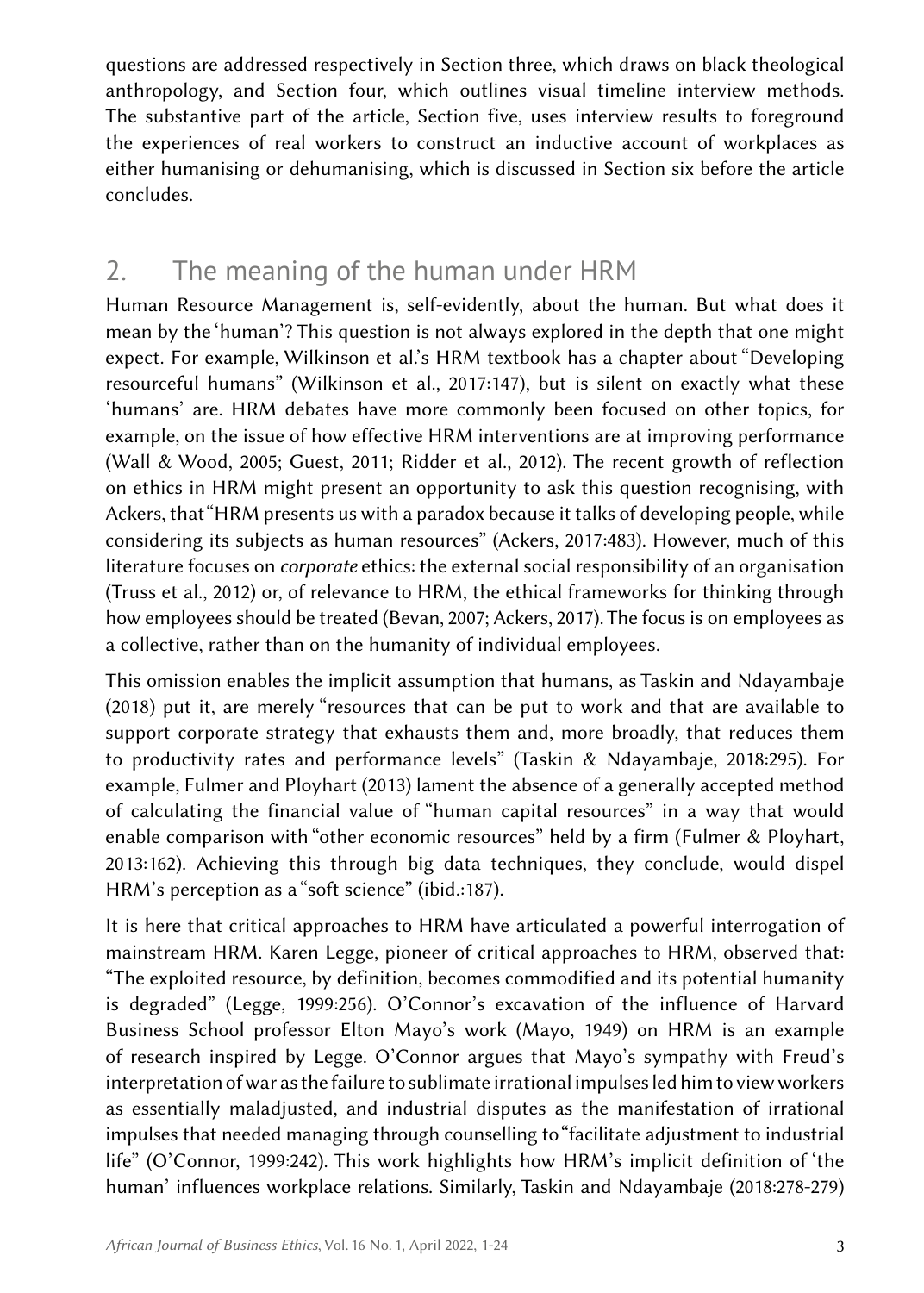use textual analysis to explore how the human being is conceptualised in HRM textbooks. They find an underlying anthropology that humans are *objectified* (reduced to the status of an object to be instrumentalised for economic aims) and *subjectified* or deprived of their unifying human condition by being reduced to beings "whose importance and qualities depend on the organisation's hierarchy" (Taskin & Ndayambaje, 2018:278-279). Steyaert and Janssens (1999:189) accuse HRM (as academic discipline) of a "constant process of excluding what can be considered human", and their challenge that "taking up the research of and the search for the 'meaning' of the 'H' in HRM" should be a "core" task for the discipline (ibid.:194) is one that I endorse.

Despite this growing body of reflection, there are two shortcomings of critical HRM that blunt its capacity to take up this task. The first is *ontological*, being the reluctance of many scholars to articulate a positive understanding of what it means to be human. For example, in her impressive Foucauldian interrogation of HRM as techniques "by which activities and individuals are made knowable and governable", Townley (1994:139) problematises HRM as the exercise of subjectivity-forming power, but offers no deeper understanding of what it means to be human that could provide a basis for normative evaluation or resistance. This critical reflection has rendered a valuable service in problematising HRM as a regime of power that seeks to remake human subjectivities. It has raised ethical questions about how people are treated if they are commodified as 'resources', with Bowie (1998) articulating a Kantian categorial imperative to treat people as ends in themselves rather than, as HRM has it, as means. Yet this Kantian critique is inadequate, argues Richard Roberts "because it fails to recognise that HRM has a potency that not merely treats human beings as means rather than ends, but seeks to break and remake human identity itself" (Roberts, 2013:7). Beyond the mere commodification of people, he contends, "there is a deeper problem that concerns the ontology of the self and the identity of the person" (ibid.:5). It points us towards enquiring about the meaning of the human, but not to explaining why the human matters.

The second area of critical HRM where there remains ample room for progress in this regard is *methodological*: real human beings are less-commonly sighted in this work than might be expected. For example, Taskin and Ndayambaje (2018:278-9) take mainstream HRM to task for its amoral assumptions about humans and how they should be treated in the workplace. But their focus is on discourse – typical of this genre, their argument is built on a study of textbooks – and no actual workers are present in their narratives. Legge's engaging study of how we represent people at work – as members of a market, a team, a family, or a community – is predicated on the assumption that "how we conceptualize and label people will reflect and influence how we treat them" (Legge, 1999:259). Likewise, Schneider follows Legge in asking what assumptions about the person are contained in HRM discourse by exploring the metaphors it uses (Schneider, 1999). But, once again, the study of actual workers is absent. The limits of such analysis in explaining how workplaces function are obvious. As Thompson observes of Foucauldian textual analysis of HR process documents, it is quite possible that the appraisals do nothing at all (Thompson, 2011:257). I agree with Guest when he argues that "[w]hile this critical analysis implicitly reflects a sympathy for the workers' viewpoint, it is rarely able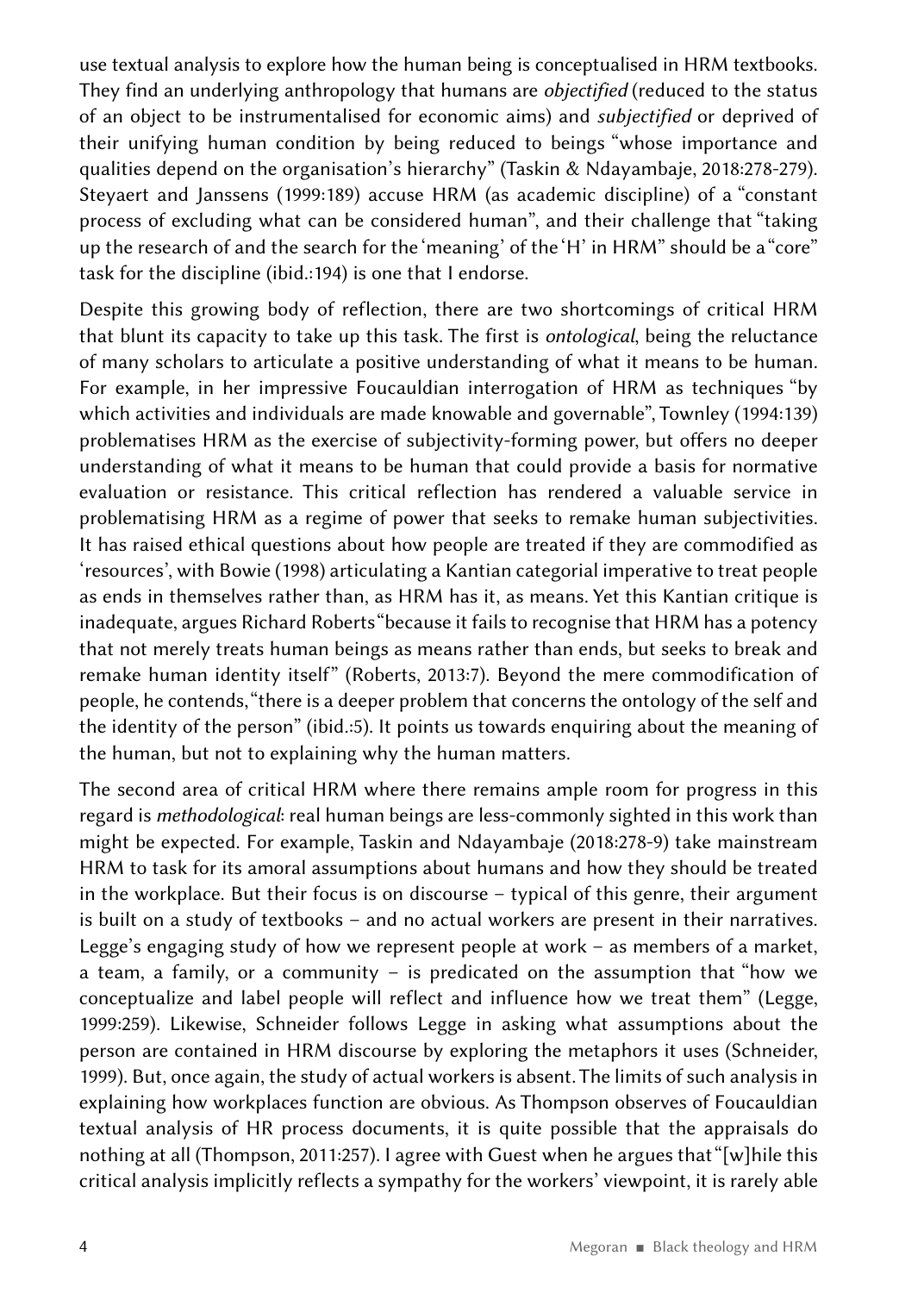to draw on evidence about workers' reactions to HRM" (Guest, 1999:5), and what he calls "the workers' verdict" has still not been taken seriously. I suggest that this is because real people are even more absent from the pages of critical HRM than they are from the mainstream research that it critiques.

I contend that two steps are necessary to place the human more centrally into critical HRM. The first is theoretical, or *being human*, and the second is methodological, or *seeing humans*. These arguments are explained in the next two sections.

# 3. Theory: Putting the human into critical HRM

Critical HRM has been adept at critiquing the discursive construction of the human in HRM, but scholars have been less forthcoming at providing a more positive articulation of what it means to be human. This question is of course one that has long concerned philosophers, and Leyens describes the "empirical and theoretical research on dehumanization" as "blossoming" (Leyens, 2009:807). This article draws on one field of this interdisciplinary work – theological anthropology. This is the field of academic theology that explores the question about what it means to be human. I am not alone in seeking to bring theological anthropology into dialogue with management and organizational studies (see, for example, Dyck & Schroeder, 2005). But of particular relevance to this article is a paper by Sandrine Frémeaux and Grant Michelson which, they state, aims to "radically shift the focus and give privilege to the 'human' in human resource management" (Frémeaux & Michelson, 2017:39), to ensure that employees are not merely viewed instrumentally as means to an end (typically profits or performance), but instead that "people are treated as important for their own sake" (ibid.:28), with "employees, customers, superiors, [seen] not as a means to achieve good results, but as ends in themselves". This resonates with but exceeds a Kantian critique of instrumentality because they use an optic of 'meaningful work', that is, that work can be a means of being, of creating, and of helping and serving others.

Their argument is located within a specific theological anthropological tradition (theological anthropology is that part of theology which explores the technical question of the nature of being human). Their perspective, they claim, "provides a wider vision that the conception of work derives from the conception of the human person. In other words, the Judeo-Christian view asserts that God created men and women in his image" (ibid.:30-31). The key term here is 'in his image.' The idea that human beings are created *imago Dei*, in the image of God, occurs in the Hebrew Bible's creation story (Genesis 1:27) and has been hugely important for Christian theology and derivative post-Christian traditions of human value and human rights (Marshall, 2001). Scripture itself does not explain the content of the term in any detail, and it has thus been subject to multiple interpretations by theologians (Cortez, 2010:15). Some scholars suggest that to be created *imago Dei* is primarily a claim that humans are essentially relational (Zizioulas, 2006), others that it is to exist with certain capacities (Altmann, 1968), properties (Farris, 2015) or responsibilities (Middleton, 2005). These all have in common a belief that human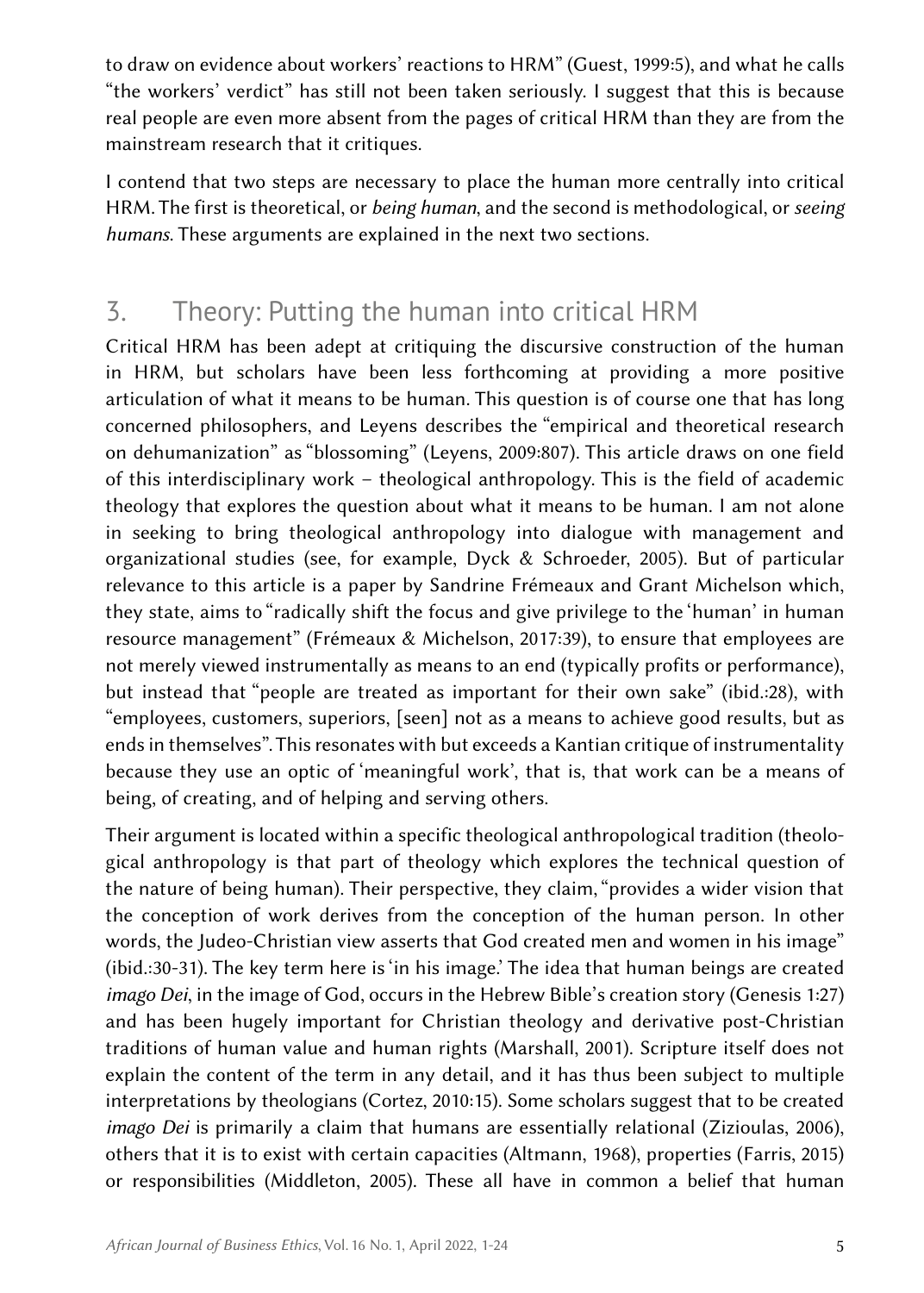beings are intrinsically valuable. However, what is missing in this debate, I contend, is an explicit extrapolation of the ethical and political significance of the *imago Dei* for concrete power-laden contexts (Frémeaux and Michelson do that, but in this regard they are unusual). It is noteworthy, for example, that the extended discussion on the *imago Dei* in the authoritative *Ashgate Research Companion to Theological Anthropology* (Farris & Talifiaferro, 2015) says virtually nothing about the ethical implications of the concept that humans are created in the image of God.

I therefore look to an alternative tradition of interpreting the *imago Dei*, that of black theological anthropology. Black theology draws on experiences of racism and colonialism to challenge these systems of oppression (Hopkins, 2005). Theological anthropology (that part of theology which explores the technical question of the nature of being human, as we saw above) has particularly engaged African scholars in recent years (see, for example, Nihinlola, 2018). In both African and diasporic African reflection, political ethics are at the forefront. Amongst African Americans in particular, the *imago Dei* has historically been a key optic to view and critique the treatment of black American slave populations and their descendants. For example, in his 1843 'Call to Rebellion', Henry Garnet Highland wrote that: "Unless the image of God be obliterated from the soul, all men cherish the love of Liberty" (Garnet, 1843). In his study of literature's use in the progressive struggle before the American Civil War, McKanan (2002) concludes that "identifying the Image of God" was a key strategy in radical Christian activism. Frederick Douglass, the freed slave who became perhaps the most iconic anti-slavery leader, insisted in a much-cited 1850 essay that: "The slave is a man, 'the image of God'", and that slavery aims "to mar and deface those characteristics of its victims which distinguish *men* from *things*, and *persons* from *property* … It reduces man to a mere machine" (Douglass, 1992:217).

James Cone wrote in his landmark 1969 book *Black Theology and Black Power* that: "The crucial question, then, for the black man is, 'How should I respond to a world which defines me as a nonperson?'" His answer was that: "To be for God by responding creatively to the *imago Dei* means that man cannot allow others to make him an It … When black people affirm their freedom in God, they know that they cannot obey laws of oppression" (Cone, 1997[1969]:137-138). Feminist theologians have extended this analysis to insist that because "All African women are made in the image of God", their oppression "is oppression of God's own image and energy" (Thomas, 2007:2-3).

The-best known exponent of this view was Martin Luther King Jr., who located himself clearly and self-consciously within this tradition. Baker-Fletcher (1993) argues that King's concept of "somebodyness" placed human dignity at the centre of his work. In the most detailed extant study of King's theological anthropology, *Martin Luther King Jr and the Image of God*, Richard Wills agrees with Baker-Fletcher that "King's appeal for civil rights was premised upon the theological fact of 'Somebodyness'" (Wills, 2009:118). He argues that the *imago Dei* was the basis of King's life and work, because it led him to conclude that all individuals were equally valued by virtue of being born with an inherent dignity, and that all individuals had an intrinsic worth that became the requisite for the bestowal of just and fair treatment (Wills, 2009:113). Of relevance to the casting of the employee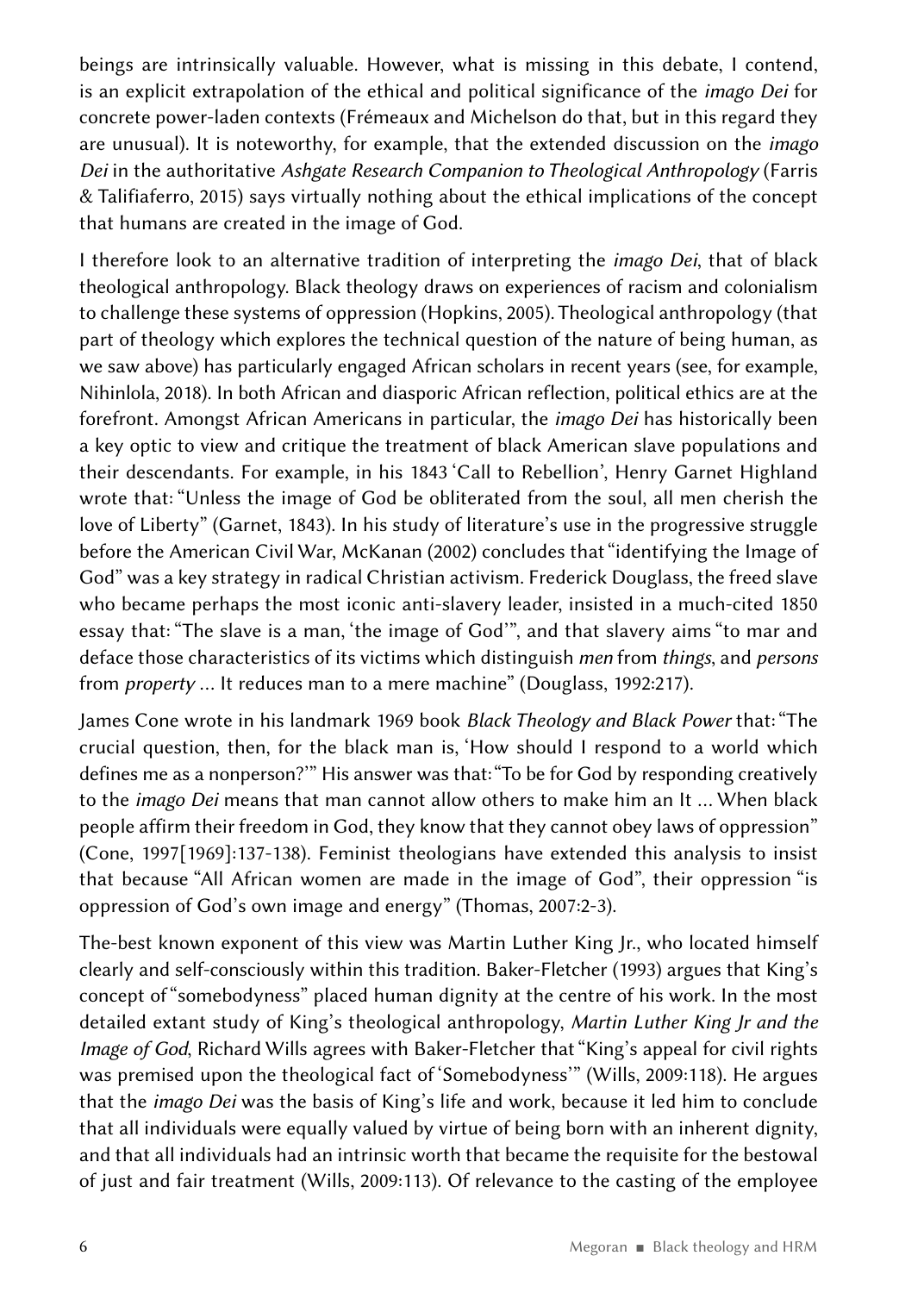as a deployable 'resource' under HRM, King insisted that "man is not a thing. He must be dealt with not as an 'animated tool', but as a person sacred in himself. To do otherwise is to depersonalise the potential person and desecrate what he is" (King, 1965). This view followed him to his untimely grave: "We are determined to be people", King stated in his final sermon, before he was assassinated in Memphis, Tennessee, where he had gone to support workers in an industrial dispute (King, 1986[1963]:280). This tradition of black theological anthropology is a powerful lens through which to view the modern workplace as it insists that we cannot think about 'Human Resource Management' without thinking ethically and politically about 'the human' who is being managed as a resource.

# 4. Methods: Seeing the human in critical HRM

The second way in which critical HRM could be developed to advance its ability to interrogate being human, I contend, is *methodological*. Real human beings are less commonly sighted in this work than might be anticipated. It follows from my argument that to properly explore the meaning of the human under HRM, we need a research method that inductively foregrounds actual people, to complement both the more commonly encountered textual analysis of critical HRM, or the deductive reflection of theologians. How do we go about "putting the human back into strategic human resource management", as Wright and McMahan (2011) have it? This is a methodological question. Many studies use results from the UK government-run Workplace Employment Relations Survey, a national workplace survey conducted 6 times between 1980 and 2011. Guest claims that studies using WRES are useful in "bringing the worker centre stage" (Guest, 2011:5), but the WRES relies on a single interview with a senior manager. As Wright and McMahan (2011) pointedly put it, not only does this lead to greater bias, but such studies easily forget the more important question of the meaning of being human (Wright & McMahan, 2011:94).

In contrast, this research adopts a case study approach of humanisation and dehumanisation under HRM regimes in UK secondary education, higher education, and the church. A case study is an empirical enquiry that investigates a contemporary phenomenon in depth and within its real-world context (i.e., actual practice of HRM in our chosen institutions), especially when "the boundaries between phenomenon and context may not be clearly evident" (as in HRM in a complex organisation). It is especially useful for research, like this, relying on the triangulation of multiple sources of evidence (Yin, 2014:16-17). The case study approach has been well-used by other studies of HRM (for example, Knights & McCabe, 2000; Piening et al., 2014). Three sources of data were used for the research project from which this article derives: content analysis of HR documents, interviews with HR managers, and visual timeline interviews with employees. It is largely the latter source upon which this article is based. Looking at secondary education, higher education and the church is a "multiple-case design" as recommended by Yin (ibid.:57). The logic behind this is not sampling, but replication. Churches, schools and universities were chosen as the units of analysis because of my hypothesis that they would provide particularly suitable grounds to explore the humanising or dehumanising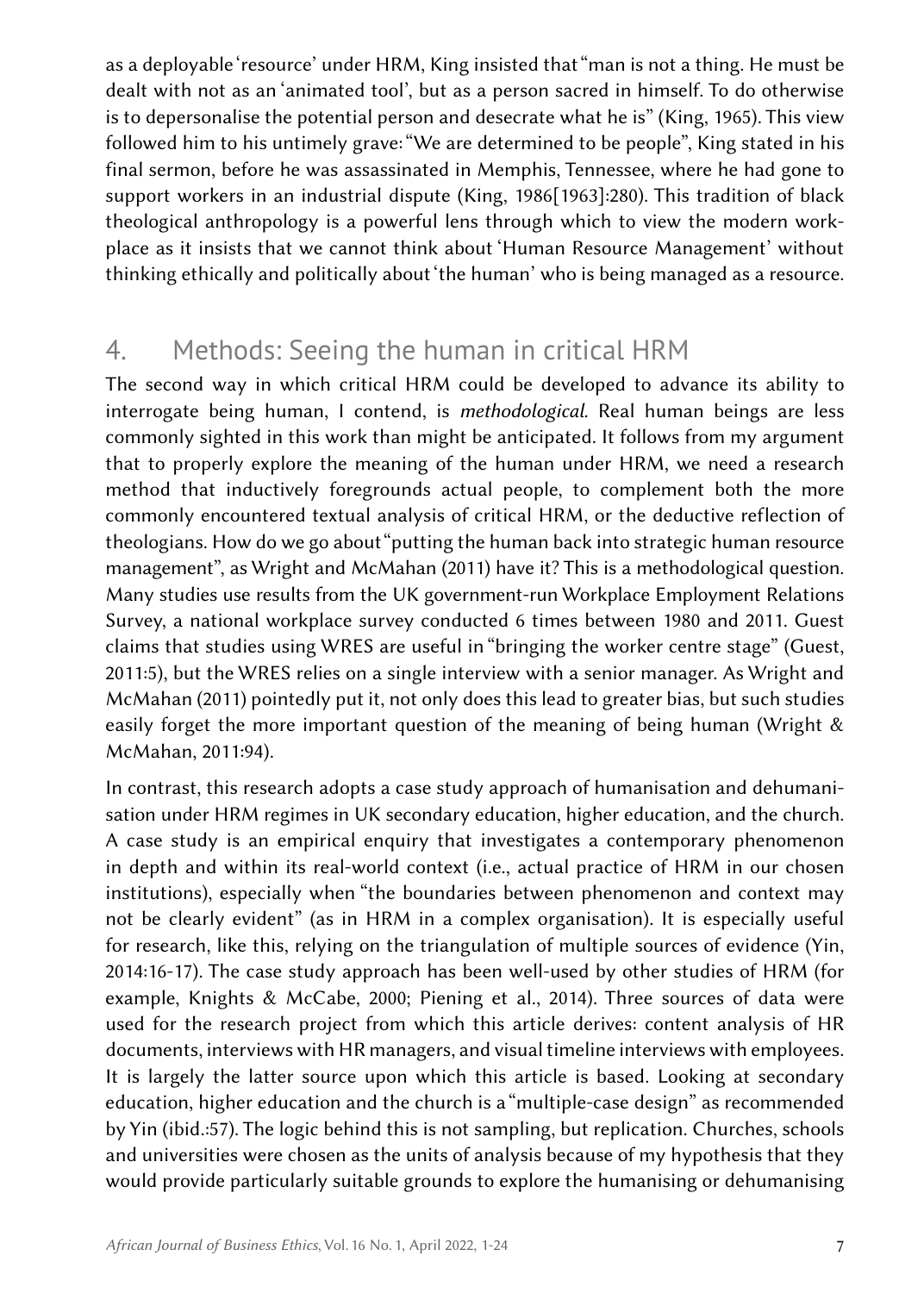effects of HRM interventions. Characterised by an emphasis on relatively lower-paying "meaningful work" (Bunderson & Thompson, 2009), workplaces in the public sector (Gould-Williams, 2004), charities and voluntary organisations (Cunningham et al., 2017; Guo et al., 2011) have historically often developed distinctive human- rather than profitfocused employment cultures that have come under particular pressure under neoliberal models of New Public Management with the associated import of private-sector-style models of HRM (Brown, 2004; Harris, 2005). Further, as Brown argues, "contemporary HRM texts often disregard or give only cursory acknowledgement of HRM within the public sector, relying instead on appropriating a business model of firms as the general context for HRM scholarship" (Brown, 2004:304).

This research uses visual timeline methodology interviews conducted with secondary teachers, academics, and church leaders in the Baptist and Anglican churches, across a range of institutions in the north-east of England (where the author is located). Visual timeline methodology (VTM) was developed by Angela Mazzetti and John Blenkinsopp to explore career trajectories retrospectively (Mazzetti & Blenkinsopp, 2012). It has an older heritage in business and organisational studies, located in the tradition of critical incident technique (CIT) which sought to trace and understand key moments in an organisation's trajectory (Chell, 2004). CIT has proved powerful in elucidating lived experiences of the career path. For example, Gustafsson and Swart (2020) used it by asking elite professionals to draw pictures that narrate their experience of promotion. As the authors argue, this is useful because "promotions need to be understood through the emotional experiences of individuals, whereas promotion decisions need to be viewed as situated in socio-emotional contexts" (ibid.:1220).

VTM develops CIT by emphasising the importance of creating visual timelines as an aid to narrating career histories. Visual timelines, like other visual research methods, are part of what Bengry-Howell et al. (2011) identify as "creative research methods". In an overview, Pain observes that: "Visual methods are accepted tools for qualitative research and are increasingly used in a wide range of disciplines" (Pain, 2012:304). She observes that using visual materials instrumentally in investigation is conceptually different from using visual information as the object of research itself, and, following Pain, this article excludes the latter. Pain found that many researchers reported that visual methods led to "enhanced data richness, by facilitating communication, enabling the expression of emotions and tacit knowledge, and encouraging reflection" (ibid.:313).

VTM asks respondents to draw and narrate visual timelines of their careers. In an important article on timelines as semiotic devices, Champagne observes that we commonly use timelines for the chronological portrayal of information, but they are less often used in research itself. This is a pity, he argues, because – in ways that are not entirely understood – "they enable the drawing of connections not previously made, enabling novel features to come into view" (Champagne, 2016:13). This should not be surprising, he continues, because "stepping back from the minutia of accumulated facts can allow one to discern patterns" (ibid.:37). He concludes that timelines are important semiotic devices that enable the discernment of new relations, and that by neglecting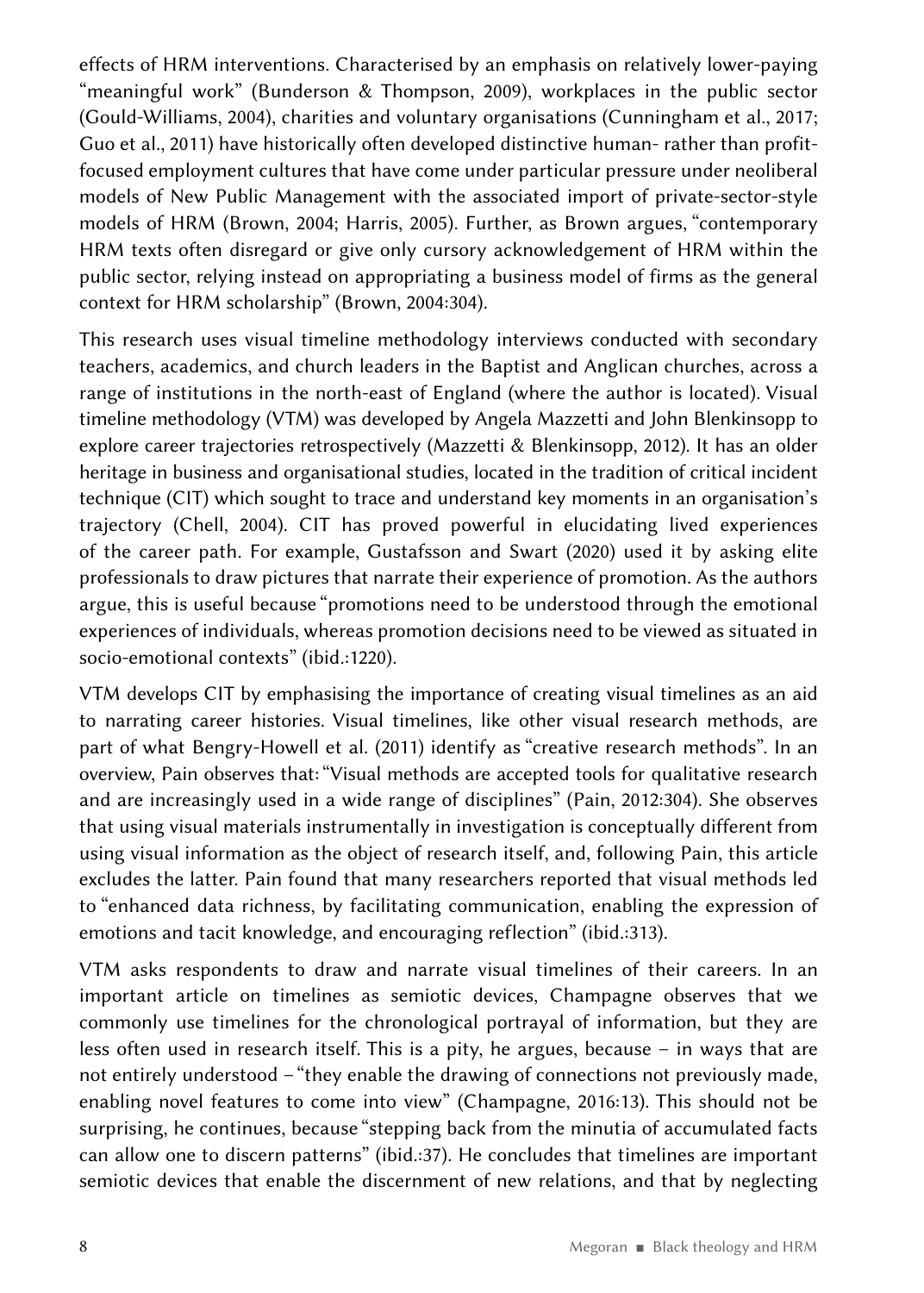them researchers may be "neglecting significant aspects of reality that are revealed only by those signs" (Champagne, 2016:11).

For this study, interviewees (recruited by random sample or by gatekeepers) were asked to tell the story of their working lives by drawing a timeline, using visual metaphors as far as possible. They were requested to draw particular attention to how they came to be teachers, academics or ministers, and to subsequent high and low points of their working lives. This was done using coloured pens on one or more sheets of A1 cartridge paper. After this, interviewees were asked to mark on the timelines moments or periods when they felt treated in humanity-affirming or dehumanising ways, and to reflect on these. Champagne (ibid.:38-40) argued that timelines can allow us to see patterns that we might not otherwise be aware of, and on many occasions, respondents remarked to me that they were understanding links and patterns in new ways by being able to analyse them using what he calls "diagrammatic reasoning" (Champagne, 2016:37). Finally, respondents were asked how schools, universities or churches could ensure that they are treated in humanity-affirming rather than dehumanising ways. Beginning with three pilot interviews, 55 such interviews were conducted, each lasting between  $1\frac{1}{2}$  and 4 hours. Interviews were not audio recorded, allowing for greater openness and trust.

The sectoral and gender distribution of interviewees is shown in Table 1. Interviewees ranged in length of service from people who had worked five decades to those in their first year. Reflecting the gender balance in these professions, most secondary schoolteachers interviewed were female, most church leaders were male, and academic staff were more evenly split. Only two of the interviewees were identifiable as members of BAME groups (Black and Minority Ethnic, a common designation in the UK). This indexes the historically lower levels of migration to north-east as an economically peripheral region of England, as well as issues of structural racism (Okoye, 2021). Although these two people spoke of their or their family's migration to the UK, in neither interview did race emerge as an issue in their working lives. The reader might ask why a research programme using black theology did not explicitly interrogate race and seek purposively to sample BAME participants. But that is to suggest that black theology is only of relevance to understanding racial issues. As the theoretical section above argues, the insights of black theology have far wider relevance. Although derived in the specific contexts of the African American freedom struggle and African reflection on Christian theology, I contend that they offer more general resources to help rethink the study of HRM wherever it occurs – as this article will demonstrate.

| <b>Employment sector</b>   | <b>Male</b> | Female | <b>Total</b> |
|----------------------------|-------------|--------|--------------|
| <b>Higher Education</b>    |             |        | 18           |
| <b>Secondary Education</b> |             | 13     | 20           |
| Church                     | 14          |        |              |
| <b>Overall Total</b>       |             |        | 55           |

Table 1: Interviewees, by gender and employment sector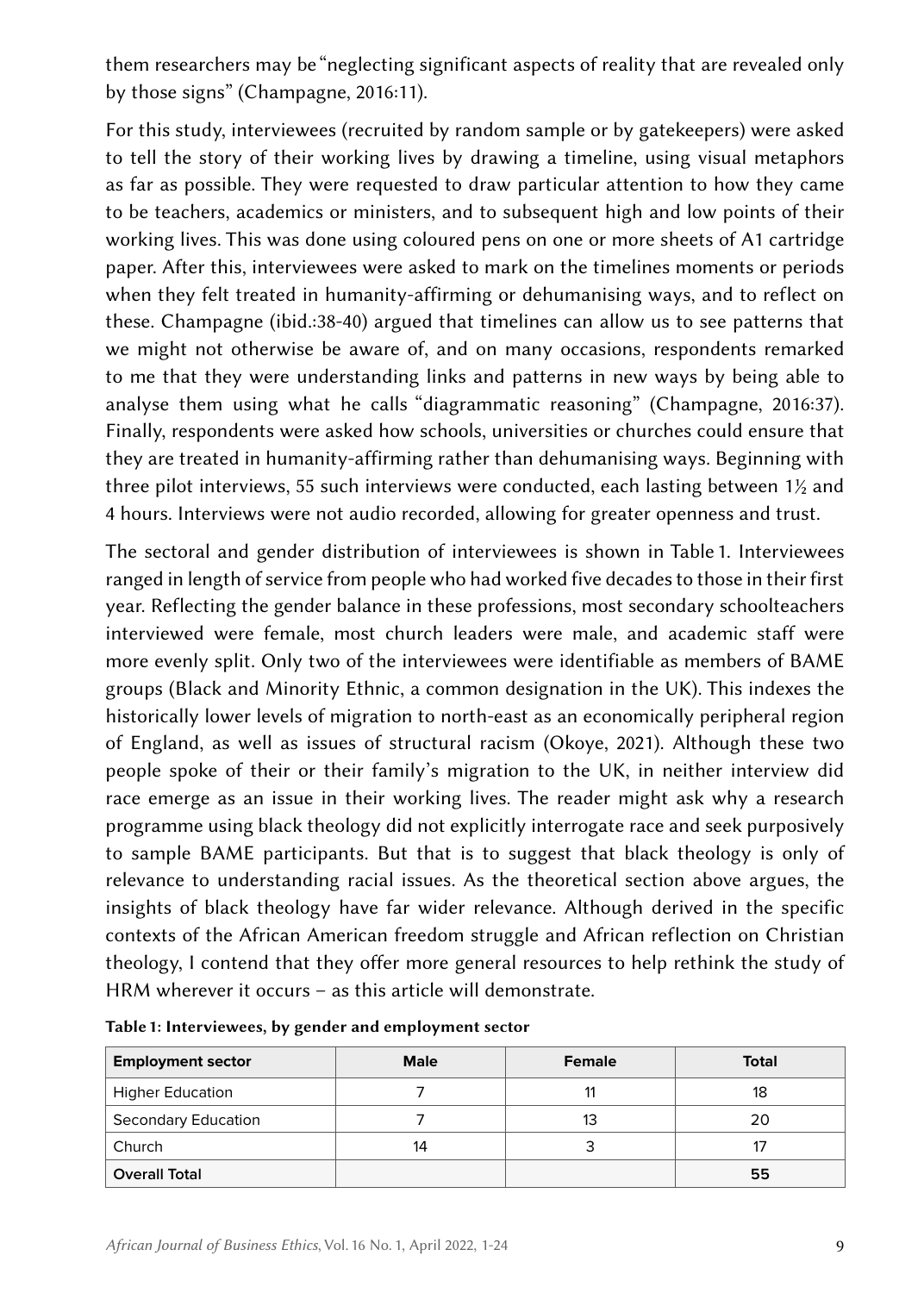The visual timeline interviews yielded a very rich data set. This was subsequently analysed by focusing on all moments marked by interviewees as humanising or dehumanising. I collated all experiences thus marked, and coded them to identify the key themes running through them. This allowed me to create an inductive account of what it means to be human under HRM regimes. This was based on the theoretical foundation that human beings are created with inherent dignity and that this must be understood not abstractly but within real, power-laden social contexts like the workplace. As part of a larger project, I identified eight factors which, when present, marked workplaces as humanityaffirming or humanising, and which when absent, marked them as dehumanising, which I call elsewhere "the eight habits of highly human workplaces" (Megoran, 2019). Those four factors which most related to HRM processes, form the basis of the substantive part of this article: issues of performance management, freedom, and trust; mediating audit regimes; contracts; and well-being and care. These are used to structure the substantive findings presented in the next section of the article.

# 5. Findings

The use of visual timeline interviews, inspired by African American theological anthropology, allowed me to create an inductive account of what it means to be human under HRM regimes. Given the argument that actual workers should be more present in HRM analysis, in this substantive section each point is elaborated through the extended presentation of the experiences of individual workers. These examples have been chosen because they illustrate the key recurring themes throughout the interviews. All respondents have been anonymised, and transcripts checked and approved by respondents.

### 5.1 Autonomy, freedom and trust

The single factor that was most frequently and most strongly flagged by church leaders, teachers and academics alike when asked to reflect on humanity-affirming or dehumanising experiences of work was: freedom, autonomy and being trusted.

This was marked most strongly amongst church leaders, who often have unparalleled leeway in choosing how they will spend their time in working with their congregation and other sections of local or wider community. "At the moment I can do anything I like so long as I turn up on Sunday and take communion," as church leader Andrew put it. He has chosen to devote certain energies into working with children and young people in his church and community and facilitating wider community life, as well as conducting parttime doctoral research on feminist readings of marginal figures in the Old Testament. He found this freedom extremely humanity-affirming and regarded potential threats to it through standardised training programmes and the Church of England's recent moves to formally adopt HRM procedures as alarming.

As with church leaders, freedom and trust was often for academics the lynchpin of their reflections on humanisation/dehumanisation. Indeed, 'academic freedom', or the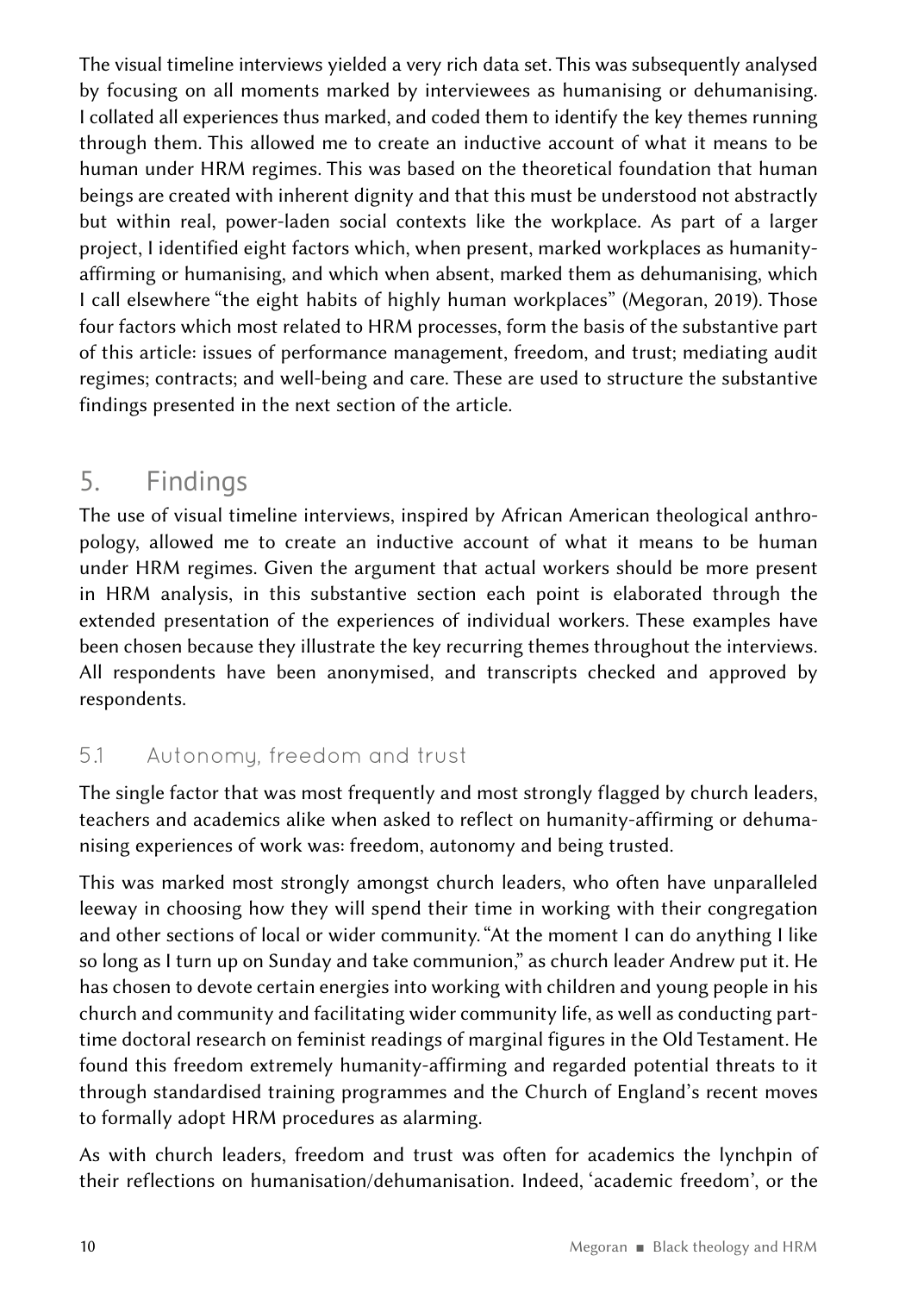autonomy to choose which topics to research and what to say about them, is a principle enshrined in university charters. Academics spoke in general terms of their pleasure at being able to use their time in ways they chose to pursue topics they thought were interesting and important. Thus, Jasmine emphasised how humanising she found her "autonomy" in being able to choose to locate herself within a particular academic unit of the university, a certain research centre, a certain teaching sphere, and a hospitals trust: "I do have a line manager, but I'm pretty much allowed to do it my own way."

It was commonly the sense that being trusted to initiate changes to working practices and activities was identified as humanity-affirming. Andrea, an academic, described going to her head of department and asking for a reduction in administrative duties so she could take up the opportunity that had emerged of a placement in a public policymaking unit, a request that was granted – 'we'll make room for it'. "When the Head of a School says, 'yes, go and do it, if it makes you happy', this is very affirming," Andrea relayed.

Andrea spoke further about the freedom to "make room for my individual interests", such as setting up small reading groups to create networks of people with whom to talk about her research, as research interests change over time. This was humanity-affirming, in contrast to the example of another academic who had set up a reading group that he enjoyed and found interesting. He said, however, that when a new head came into the unit, she made it quite clear that this did not fit in with the direction she wanted to take, so this group was stopped – an erosion of autonomy that he found dehumanising. Likewise, the imposition of a technology of dashboard-driven micromanagement in universities was identified as dehumanising by Alicia. She described how task lists, deadlines, etc come up on the dashboard management panel, representing "more surveillance, and that makes me feel less human".

But the most egregious examples of dehumanisation through the denial of this freedom were reported by academics on casualised contracts. For example, Amelia recounted being asked to continue teaching a module which, she considered, "was a fraud". It was being delivered entirely by Teaching Fellows with no relevant scholarly background. This lacked integrity, she reasoned, in the face of students who were signing up to learn, so she told the department that she could not run it. But she recounted unhappily, "I wasn't allowed to refuse things" – she said no, but was forced to do it: "I felt completely powerless" and "the sense of value and worth I got from teaching was lost".

For secondary schoolteachers working under the national curriculum and tighter audit cultures, freedom of manoeuvre is more curtailed. But it was nonetheless immensely important to teachers, explained by one as "leeway" which he defined as this message: "Get off my case and let me do what works in helping kids move on." Music and drama teacher, Carrie, spoke of how her subject easily gets devalued in relation to those like Maths and English, but recounted how valued it – and therefore she – was made to feel in one school. In this school, request for additional time and resources for workshops, residential theatre trips, choirs, Saturday rehearsals and the like were warmly endorsed. This had seen many more kids "given the opportunity to try music", and a significant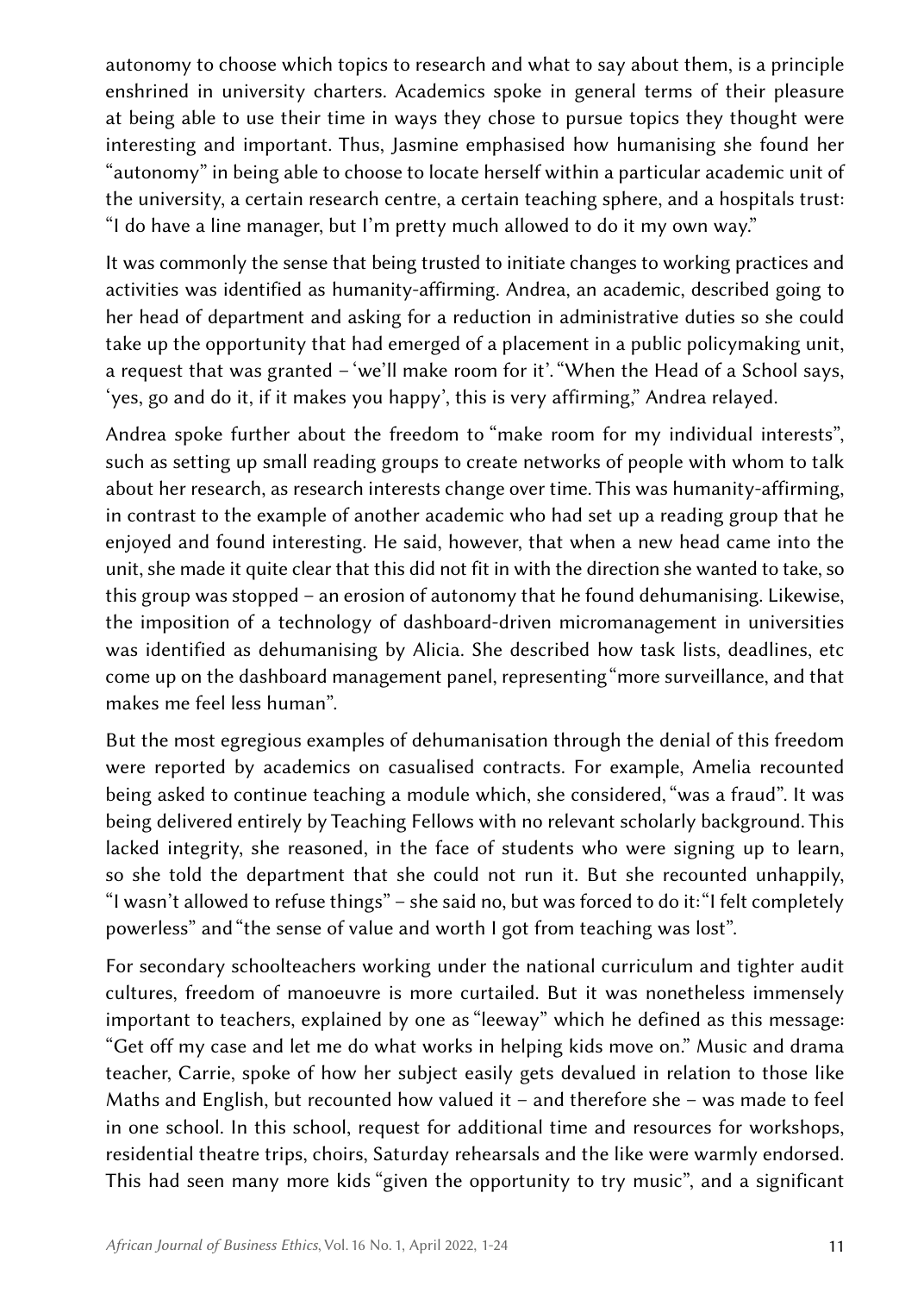increase in children learning instruments. In Carrie's experience, support by the senior management "made you feel a bit valued".

In the interviews, trusting people to do the work to which they felt called and were committed to, and giving them the freedom to make decisions about how to do that work, were closely correlated to a high sense of humanisation. In contrast, the denial of autonomy was linked to strong senses of dehumanisation.

### 5.2 Mediating audit regimes

Steven was head of an academic department subject to an external audit exercise. Over several days, auditors met staff and looked at their work to build up a picture, in their terms, of the 'quality' of the department. It seemed to be going well, but on the last day a new person came in. Steven described him as somewhat pompous, "twiddling his bow-tie", who "started to pull us apart". At the end of the assessment Steven sat in the university's vice-chancellor's office to hear the outcome. As negative verdicts were pronounced and scores on different categories were revealed one by one, Steven realised they had not done as well as they had hoped. He marked the experience as one of the few dehumanising ones in his entire working life, noting that he felt "diminished" as a person – not simply by the verdict, but by the way it was delivered.

Steven's experiences were echoed by many teachers and academics in the interviews, and the negative experiences were accentuated where people felt the poor verdicts were in part mis-informed or based on prejudice or delivered in dehumanising ways. In a different and later audit exercise, used to generate league tables that influenced government funding, Steven's department came nationally near the top, which he identified as a humanity-affirming moment as he had written the submission. Schools, universities, and other publicly funded bodies increasingly find themselves subject to multiple external audits that determine in part access to resources and the futures of staff and managers. They are unavoidable. The data from this research however shows that the ways in which individual schools and university departments respond to audit exercises have significant impacts on processes of humanisation/dehumanisation.

The corrosive effects of badly handled audits were frequently recounted to me. An academic recounted how in the 1990s preparation for a Research Assessment Exercise (RAE) audit produced dehumanising effects on the departmental collective by turning younger staff against older-established ones who were held responsible for poor performance: "We should avoid a blame culture", he reflected. Similarly, a teacher observed the divisive effect of a 'panic'-induced response to an unexpectedly poor outcome of an audit by the Office for Standards, Education, Children's Services and Skills (Ofsted), as the leadership team's relations with staff and governors and each other broke down. According to her, a small number of staff (including our interlocutor) were adjudged 'outstanding' by Ofsted and the other staff instructed to observe and emulate their good practice. These teachers were "moseying along, good solid teachers, maybe not the most creative or enthralling lessons, but kids made progress". However, by being forced to emulate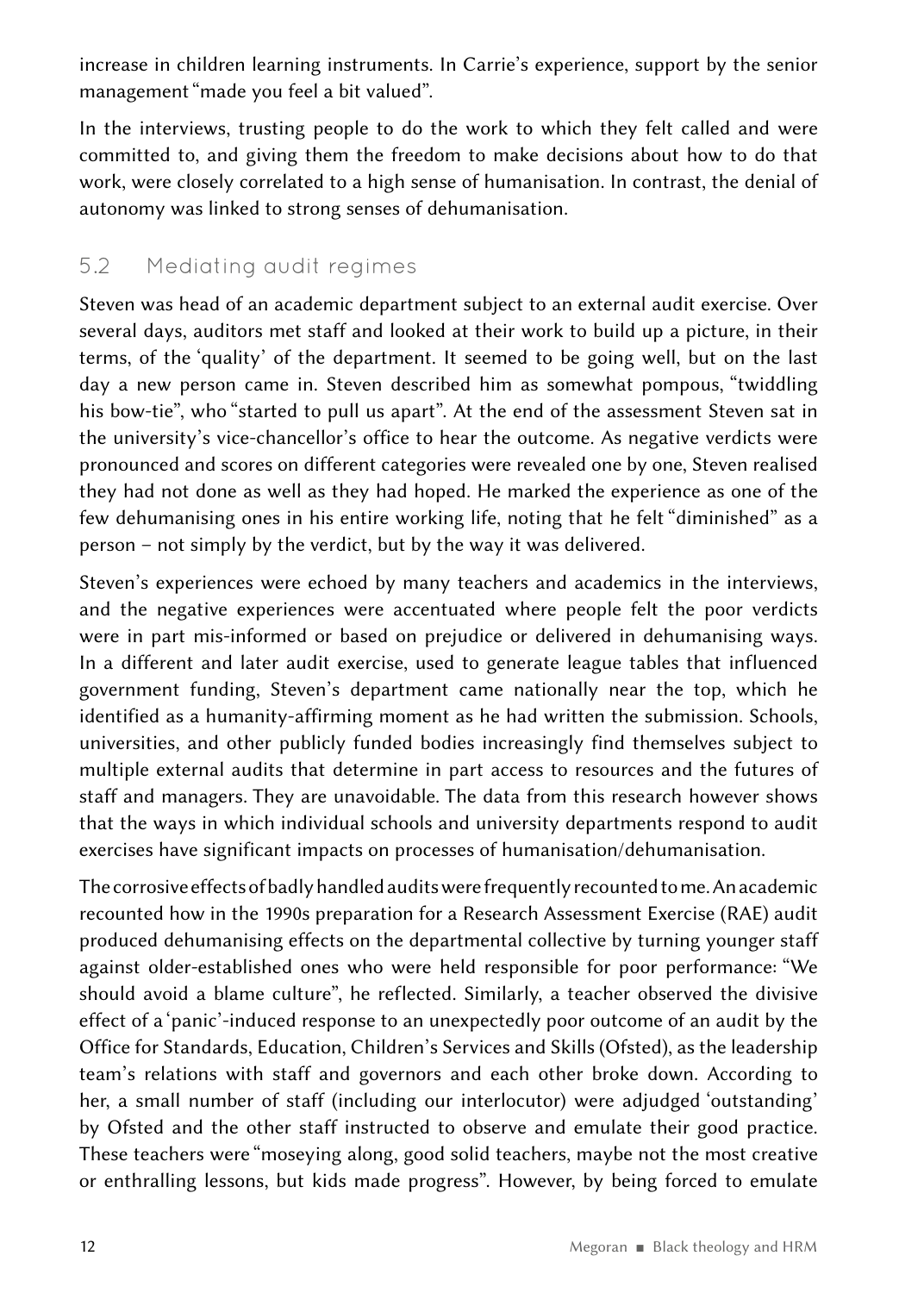others their own teaching styles were not recognised and they "lost heart", their teaching subsequently adjudged to have deteriorated rather than improved in the subsequent interim 'health check'.

But this need not necessarily be the case. Gary, a teacher, observed how the ways in which different schools prepared for Ofsted audits had differential humanising/dehumanising effects. In the first school, what he termed a "stick" approach was employed by management who seemed entirely focused on a good Ofsted outcome: "[T]his is the requirement, you are accountable" as individual staff. The approach was characterised by pawing over the 'data' for individual staff and students, and staff were sacked in large numbers if they were not seen to be performing well enough, producing an ugly culture of bad-mouthing. Endless Ofsted dry runs ensured a perpetual focus on Ofsted, and he recounted that "we were then in fear of Ofsted until Wednesday lunchtime" when we knew they would not come, leading to a collective sigh of relief. This whole experience was dehumanising, in contrast to the more humanity-affirming approach of a second school. This one, he said, did not have this "culture of fear", but instead "senior leadership drip-fed a healthy diet for us to follow". This was characterised by "trusting us more" in drawing up a plan, working on aspects of it, ssupporting them through CPD (Continuing Professional Development), and expecting to see the evidence of this work in time – rather than going around constantly checking up minute aspects of work. He prefers it because it is more "student-centred", rather than the previous school where "you farm children to get results for your school" and where "they were treated like machines" as "we became more corporate, less student-centred". "Ultimately", he reflected, "Ofsted doesn't matter as much as helping vulnerable kids get a good education."

Apart from overall approaches to Ofsted and the REF (Research Excellence Framework, a UK government audit of university research that is used to allocate funding and generate league tables and the like) respondents reported more subtly dehumanising effects of audit regimes. In schools, audit regimes and associated league tables valorise subjects seen as core. Thus, teacher Aileen drew attention to the marginalisation of subjects such as music, performing arts and religious education (RE) in the English Baccalaureate (EBAC), a suite of GCSEs the government wants all schools to teach and on which takeup rates are assessed. She complained that "people who teach music are also told to teach RE or drama or something they don't know anything about, because these are seen as less important. If a music teacher was put in front of the maths class, there'd be lots of criticism – these are valued more." This is dehumanising because "it gets implied that our contribution is less valuable because we don't teach one of these valuable subjects".

Similarly, university funding regimes and international league tables like those drawn up by the Times Higher Education place a greater emphasis on research than teaching, and this has subtle implications: "[T]here is pressure from the REF, it is not hard and fast, but it is there", said Andrea (an academic) drawing a raincloud to represent the negative, overshadowing influence of the REF on her working life. One of these is contractual, some universities creating what are effectively teaching-only contracts, with research time allowed not for work in the scholar's field of expertise but for 'pedagogical' topics,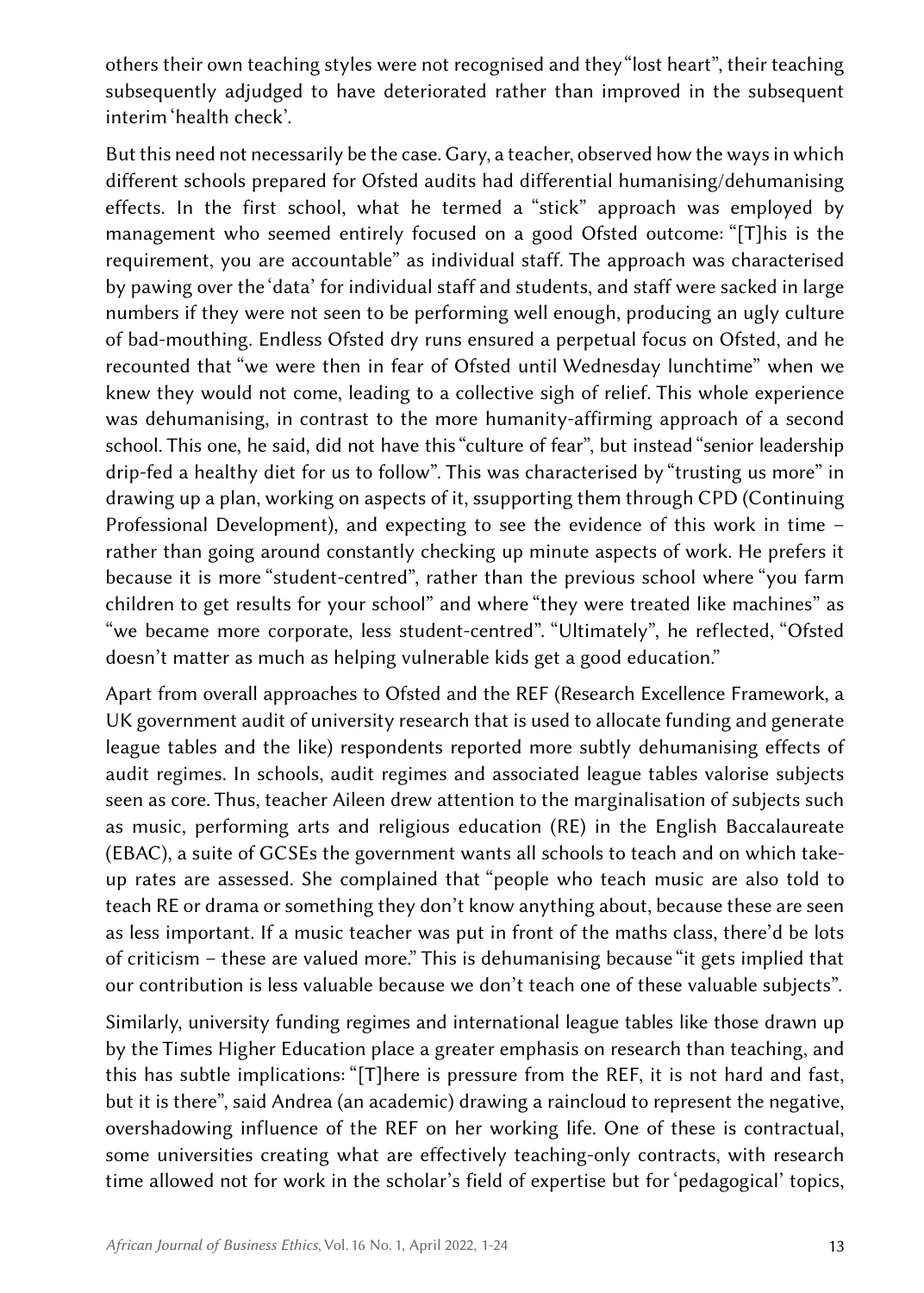in which they may not have been well trained or conducted PhDs. Thus Andrea, who enjoys teaching more than research but wants to remain on a teaching and research contract, vouchsafed her fears that she will be pressured into a teaching-only contract because "the centre" does not "understand that we are all individual people". Likewise, Stuart's research is on important social and ethical issues, and he has contributed to the teaching- and student-experience side of his department that has been nationally recognised and is seen as being of strategic importance for the university. But because he is not publishing what are deemed in the language of the REF 'four-star articles', he cannot get promotion, which would be "a recognition by the university that you count as a person who is contributing to what really matters to the university". The consequence of this is that you come to feel you are "not being seen as a full, valuable contributor" to the mission of the university, he explained. The promotion criteria structured by external audit "legitimates a set of ways of thinking about a human being and what counts", which he finds dehumanising.

As a contrast, church leaders did not talk about formal targets, although informally they sometimes used the increase or decrease of congregation numbers as proxies of success. One minister, Thomas, used the *absence* of targets as an example of an aspect of his work he found humanity-affirming. As a young minister in a socio-economically disadvantaged urban parish, one night he witnessed a burglary and reported it to the police. The burglars learnt he had been the 'grass', and perpetrated a campaign of revenge against him including instances of assault, graffitiing his house and the church with the slogan 'The vicar is a grass', smashing his windows, repeatedly damaging his car, breaking in and trying to set fire to his house. He admitted that staying felt like 'masochism' at times, but said that "you stay because in your deepest self you feel this is what you are called to do". Instead of leaving, he obtained grants to initiate a whole series of programmes to engage with 'detached youth' – youth clubs, cultural events, etc. to provide activities and connect them more broadly across the community. After some time, he was able to see many lives touched and engaged, and the violence against him ceased, and this for him was marked as a particularly humanity-affirming activity. He commented, tellingly, that he likes working with churches who are "in it for the long term"; "Unlike the council we don't demand results in 18 months" and "we do not have targets". He elaborated later: "We do what we can to be generous and self-giving trying to walk that way of the Cross – not knowing outcomes. It's God who brings the transformation. That cannot be predicted."

External audit in multiple metrics-gathering exercises is an unavoidable aspect of the way that UK educational institutions work; as the churches remind us, they are not inevitable and there are other ways of enabling social interventions. Nonetheless, schools and universities have leeway in how they respond to and prepare for these audits, and the choices they make can have important implications for how staff are treated in humanity-affirming or dehumanising ways.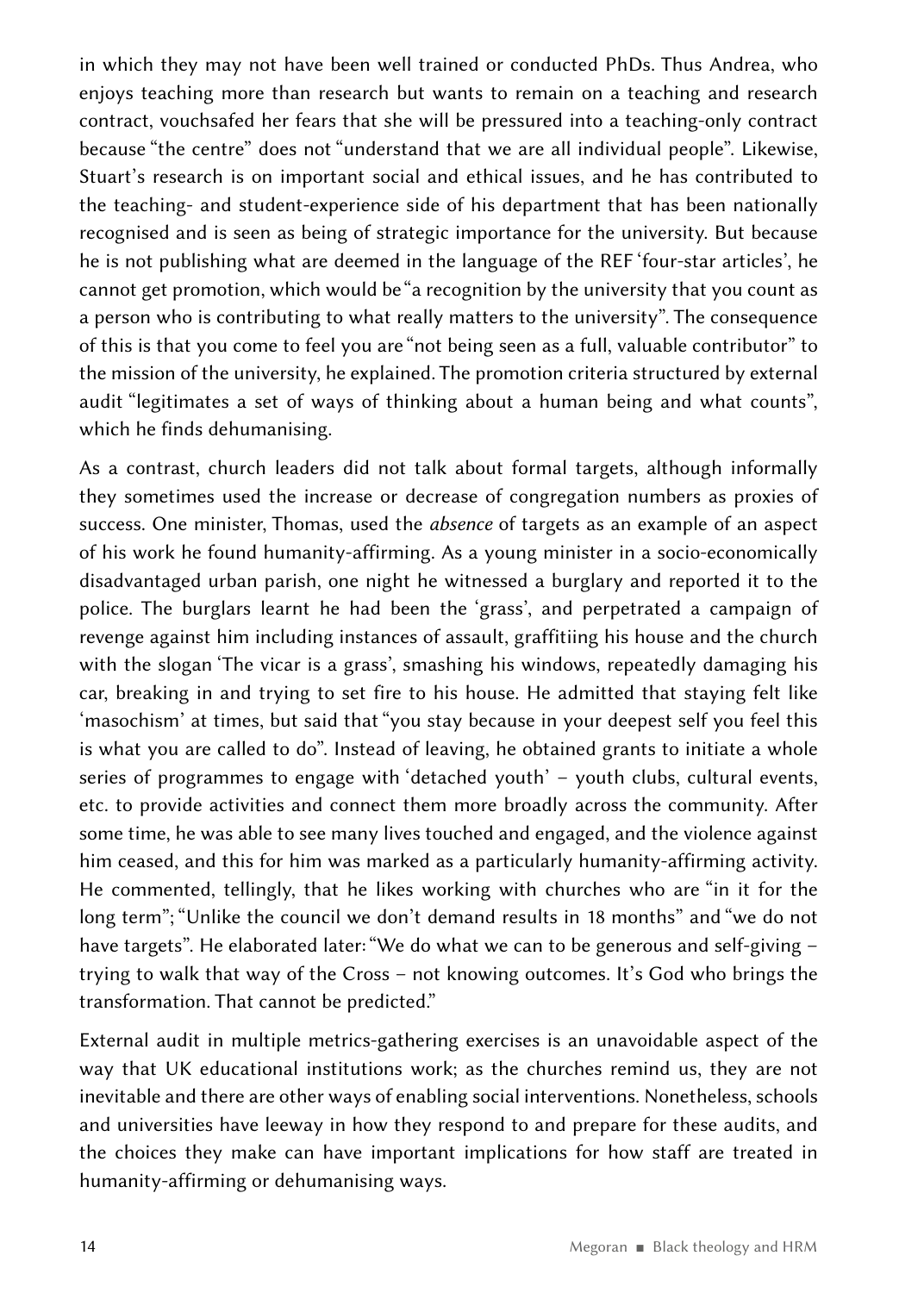### 5.3 Employment conditions: Contractual affirmation

The conditions of employment that interviewees experienced were one of the most important factors correlated to humanisation or dehumanisation that came up in the interviews. Poor employment conditions –precarious work and maternity-related issues in particular – were undoubtedly the most dehumanising aspects of the modern workplace for many people.

Following the offer of a job itself, promotion was marked by many people as humanising. Andrea described her promotion to Senior Lecturer as a "restoration of balance". She felt she had been looked down on by some colleagues, who thought she could teach but not do research, and so had "crap" administrative roles dumped on her. Suddenly, she said, those colleagues did not treat her with the same disrespect. Similarly, for teacher Stan, getting a promotion "felt as if somebody was saying 'you have a valuable role to play'". Within work, what schoolteacher Leia described as "I'm worth it moments" stuck out for many interviewees: an article being accepted for publication by a good journal, the bestowing of an award by a scholarly society, and the like.

Such experiences of what I call 'contractual affirmation' were related by most interviewees. They spoke more positively about the affirmation that came from postings and promotions than they did about the pecuniary benefits. Similarly, the denial of hoped-for promotion was interpreted as the institution not valuing what they could offer and who they were – the two being inseparable. This section will look at examples at two of the most encountered topics.

### 5.3.1 Return from maternity leave

Secondary-teacher Bryony, the only woman in her department, returned to work parttime after becoming a mother. She remarked on two dehumanising aspects of her treatment. First, she was only one given lower-ability classes to teach (unlike previously) and second, she was the only person not given her own key to the store cupboard. When asked why she was told: "You've had a baby, you may take time off." Likewise, Alicia, an academic, found the workplace experience of becoming a mother dehumanising in many ways, complaining of poor discretionary maternity pay and a lack of institutional support on campus upon her return. For example, initially there was no breast-feeding room and then, when one was made available, it was cumbersome to access. Further, she was not allowed to opt out of teaching slots for nursery pick-up time. She regarded it as ironic that her department had been given a 'bronze' charter mark by 'Athena Swan', a gender equality audit. She was scathing of the award: "The application said that we did x and y for women returning to work. You claim to be enabling flexible working, but you aren't." By not attending to her specific needs, "they didn't see me as an individual at all," she remarked. "It was pretty inhumane and quite brutal."

The poor treatment of women returning from maternity leave was a major source of dehumanisation reported by interviewees.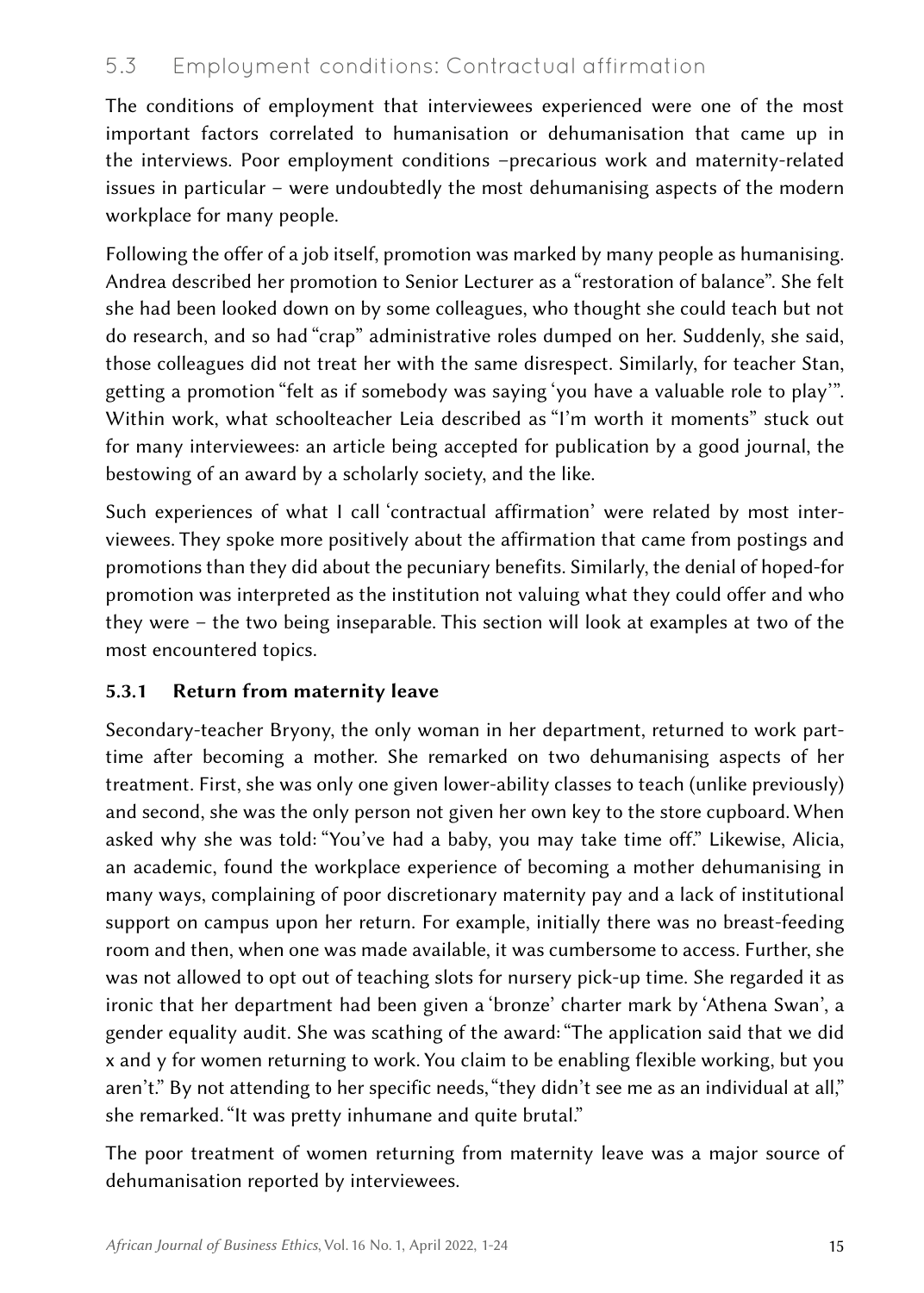Philippa, an academic in a management position, requested flexible working under the 2002 Employment Act and found the employer's refusal to give this while not technically illegal, certainly dehumanising: "I had given them everything, but they wouldn't give me one thing." The pressure was increased from her more traditional religious family, who felt she should spend more time at home now that she was a mother. She appealed, and a meeting with management was called. The Human Resources director, a woman with children, remained unsympathetic: "I can do it, so why can't you?" she said.

More subtle than these egregious examples was that it became harder for female teachers going part-time after childcare to pursue or continue leadership roles in their schools. "I became a part-time nobody", one teacher reflected on giving up her previous leadership role in returning to work part-time post maternity leave. She noted how strange it was to be at a meeting and no longer looked to as a meeting leader with something to contribute, as she had previously. She was not able to apply for "lower middle or middle management" roles, as these were full time. Tina felt she had done a good job in her head of year role, and when she wrote informing the school that she would like maternity leave she said she would still like to be involved in this type of work when she returned. However, upon coming back part-time this was never mentioned, and she was given no classes in her preferred subject. She described the attitude as, "well, you're here for just 3 days, you'll have to do what's left." On top of this, no longer having the leadership role, she lost her former office: "I felt I'd lost everything." "Do you mind just being a teacher?", people asked, "as if I were a different person". All this was dehumanising.

Maternity issues interweave with those of budget restraints and the distorting effects of audit exercises in exacerbating experiences of dehumanisation for women returning from work for maternity issues. A third teacher had been head of two allied subjects before maternity leave, and when she returned part-time, she was told she had to drop one of those headships and the accompanying salary points. After her second maternity leave, according to her narrative, the head told her bluntly that she would never be given a fulltime job there because her salary scale makes her too expensive and her subject is not a core one. She tried to apply for an Assistant Head role but was told by the head-teacher that he would not even physically accept her application letter. This dehumanising loss of identity was unfortunately not uncommon amongst schoolteachers.

Employment practices in schools and universities around maternity were often dehumanising for women. However, this was not inevitable, as shown by the example of Carly, an assistant head-teacher. She related how, before having children, she assumed she would stop her career when she became pregnant: "you know, mother earth and all that". But when she did have a child, she reconsidered this and applied for – and was given – the role of assistant head teacher. She described this as a "made it" moment for her, and she was never made to feel bad about needing maternity cover. Being "supported through major life events of getting married and having kids" was extremely humanity-affirming for her. Another teacher recounted that she was struggling after childbirth and went to see the head-teacher with her concerns over returning to work. He said: "As your employer, I'd like you back as I need you, but as a human I think you should stay off longer." This she found wonderfully affirming.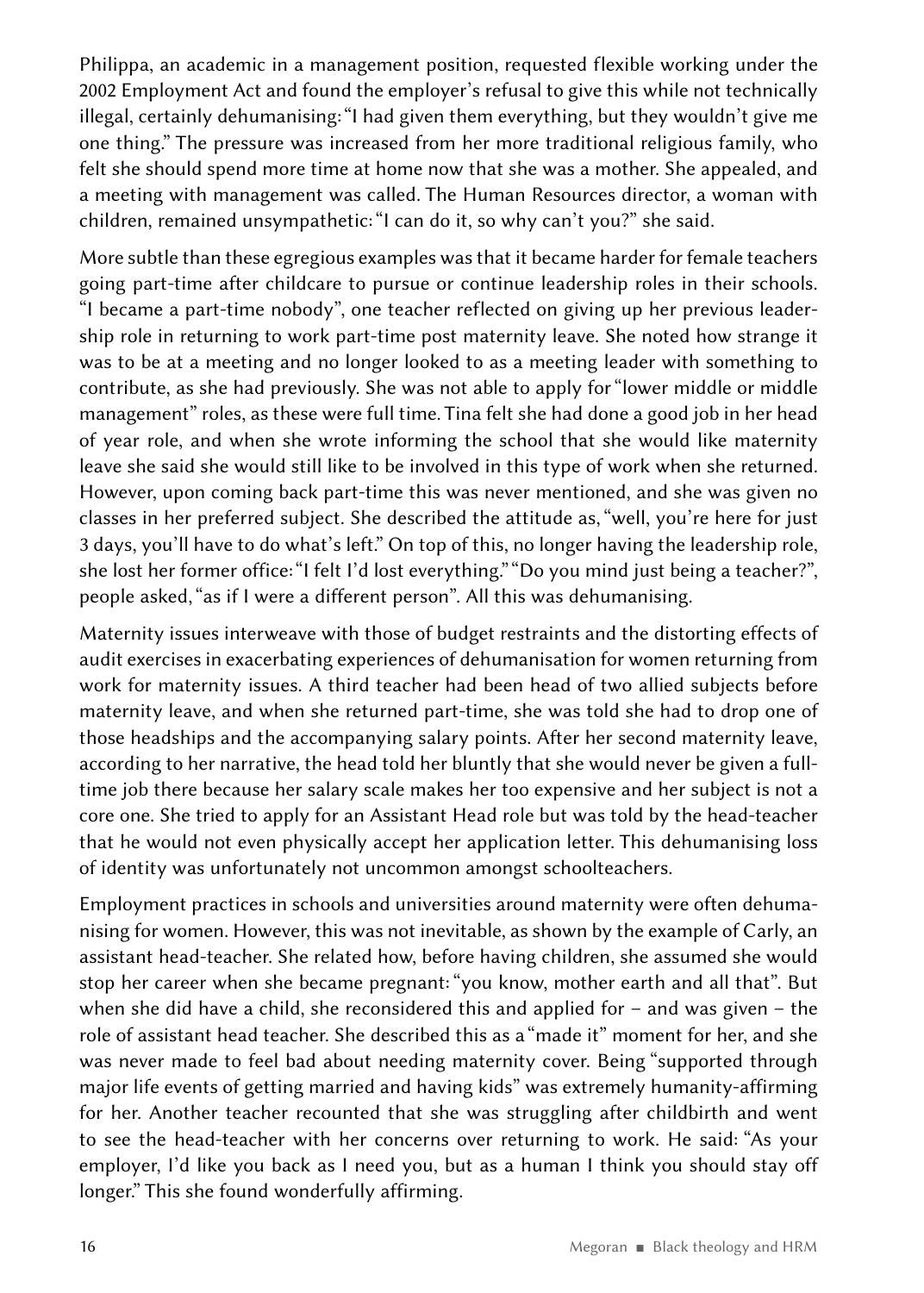### 5.3.2 Casualisation of academic labour

UK academia has become increasingly reliant upon the proliferation of people on temporary, flexible, or 'casualised' contracts (Mason & Megoran, 2021). A number of our interviewees were either on such contracts now or had been on them prior to securing permanent positions, and spoke of these employment conditions as dehumanising. For example, Amelia had worked several temporary or part-time jobs over half a decade, sometimes in two or three different universities at once. In one of these, she was given slightly better conditions than the others and said, "I was a real person, an office all to myself, with my name on the door." Seeing her name written with the title "Dr" in front moved her, as it made her feel like "an academic". This is telling that her extended experience of casualised labour was dehumanising. She gave an example of one place where she was given a six-month contract to fill in teaching for someone who had got a grant. She was given this without interview, training or vetting, and was simply told to read out verbatim notes the lecturer had left. It was not a great module, she reported, and students were unhappy, but "no one wanted to give me anything in terms of training or emotional support". "People rarely see you, they don't think about you, and they don't care about you, because you're only ever temporary." This invisibility continued from start to finish. "No one ever says farewell" – those in the most vulnerable temporary roles, such as the hourly paid – "are never introduced to anybody so why should you be given a farewell?"

Keira described years of working on temporary contracts before getting a permanent job, doing research for someone else whilst all the while trying to build the experience and CV to win permanent employment. "The structure of hierarchy in research that empowers permanent staff with grants to employ casualised staff to help with their research is conducive to the university doing well," she reflected, "but not conducive to me being a person." She was "despondent at this time", as "you start to look unemployable if you have been an RA [research assistant] for 6 or 7 years". Her manager – who held the grants that employed her – was not a great manager, and PDRs (annual reviews) were very negative as she was being told she needed to publish more articles and get more grants. However, these were the very things she was not being given the freedom to do, with her time spent facilitating his career: temporary contracts rarely allow the same length of time to research and publish that established academics get, and are frequently fewer than 12 months long or less that 100% of time. Keira described this situation as "the systematic destruction of my self-esteem and dismissal of my personal ambitions", with her teaching not being appreciated and her individual research goals not being valued. "There wasn't a single PDR that I didn't leave in tears," she said. She used psychologist Martin Seligman's famous term "learned helplessness" to describe her state, a condition that can be observed in laboratory rats and dogs if they are punished indiscriminately and end up docile and dulled. It was a striking and disturbing evocation of dehumanisation. Temporary staff are amongst the most marginal and invisible, and HRM regimes can all too readily mistreat them by failing to recognise their equal personhood.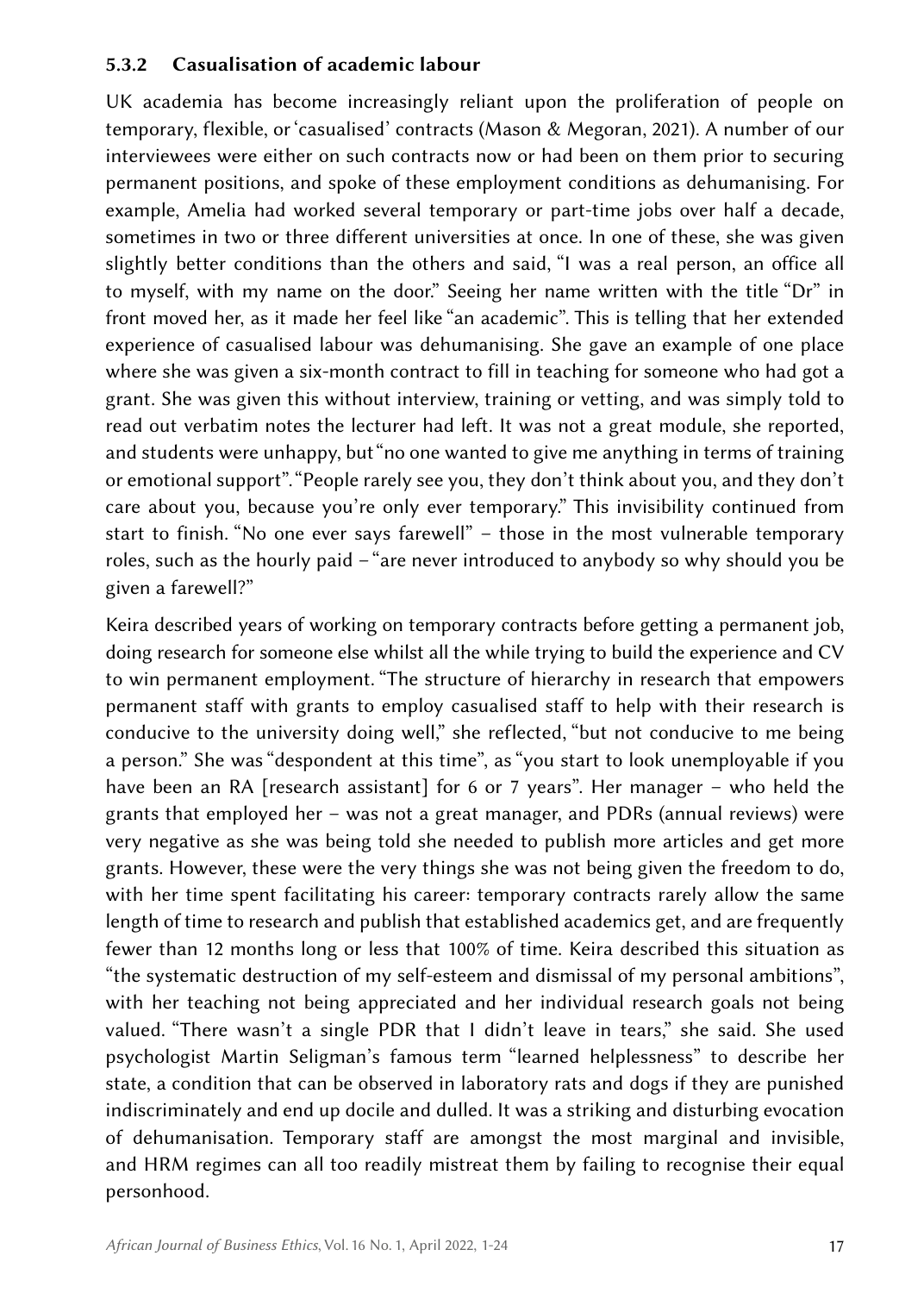### 5.4 Creating communities of care

In his 2002 book *Identifying the Image of God,* about anti-slavery literature in the pre-Civil War USA, historian Dan McKanan argues that: "Identifying the image of God" in slaves was the key strategy of radical Christian social reformers. These writers placed victims (slaves, native Americans, children, women) in situations understood to be universally human, depicting them as loving family members and victims vulnerable to physical and emotional abuse. McKanan defines this strategy as 'sentimentality', asking people to acknowledge the full, equal humanity of another by appealing to common experiences of family relationships or bodily pain. Although we would make no comparison between enslaved African Americans and our interviewees, it is nonetheless the case that they frequently referred to moments when their pain, pleasure and familial relations were recognised – or not – by managers as moments of humanisation/dehumanisation in the workplace.

This was rooted in the ordinary things of life. One church leader, Hayley, spoke of a friend in the church who would go out with her for meals and concerts, and of a couple who invited her round for cups of tea: "[T]hey treated me as an individual, saw me as someone other than the vicar." Another spoke of how humanity-affirming it was when people invited him to watch amateur dramatics performances or football matches. For one teacher, Sarah, a highlight of the school year was the annual "wellbeing CPD" session when, rather than being taught something to do with work, staff are allowed to pick something fun to do such as playing tennis or cocktail making. This was marked as humanity-affirming because it was fun, relaxing, and made staff feel valued by "giving us time to enjoy being us". Leia, a supply teacher, recounted that in one school the head of department used to buy her flowers and other presents, and invited her to her home to meet her family, "even though I was only a supply teacher". When she left, the head of department bought her a Pokémon scarf, a humorous reference to the time she had been spotted playing Pokémon on her phone. Leia contrasted this with a leaving event for her at another school when she was only given generic wine and flowers. She appreciated this, of course, but the personal attention to detail underlined for her that she had been treated and appreciated as an individual human being in her time at this school. All these acts sent messages that employers were interested in these workers as human beings rather than just as employees.

However, it was in moments of crisis that differential attitudes to the humanity of the worker were most starkly drawn out. Academic Philippa has suffered with cancer over the course of her work in two different educational establishments. In the first, the employers were what she called "difficult" about her sick leave and its implications for the workplace; in the second, they were "fabulous" – supportive in terms of work implications, but also demonstrating a clear personal concern for her. Schoolteacher Susan recounted a very difficult time at work where two colleagues were constantly criticising her over minor issues, making her feel "valueless, worthless, stupid" – "but I know I'm not stupid," she added. This dehumanising experience led into a period of ill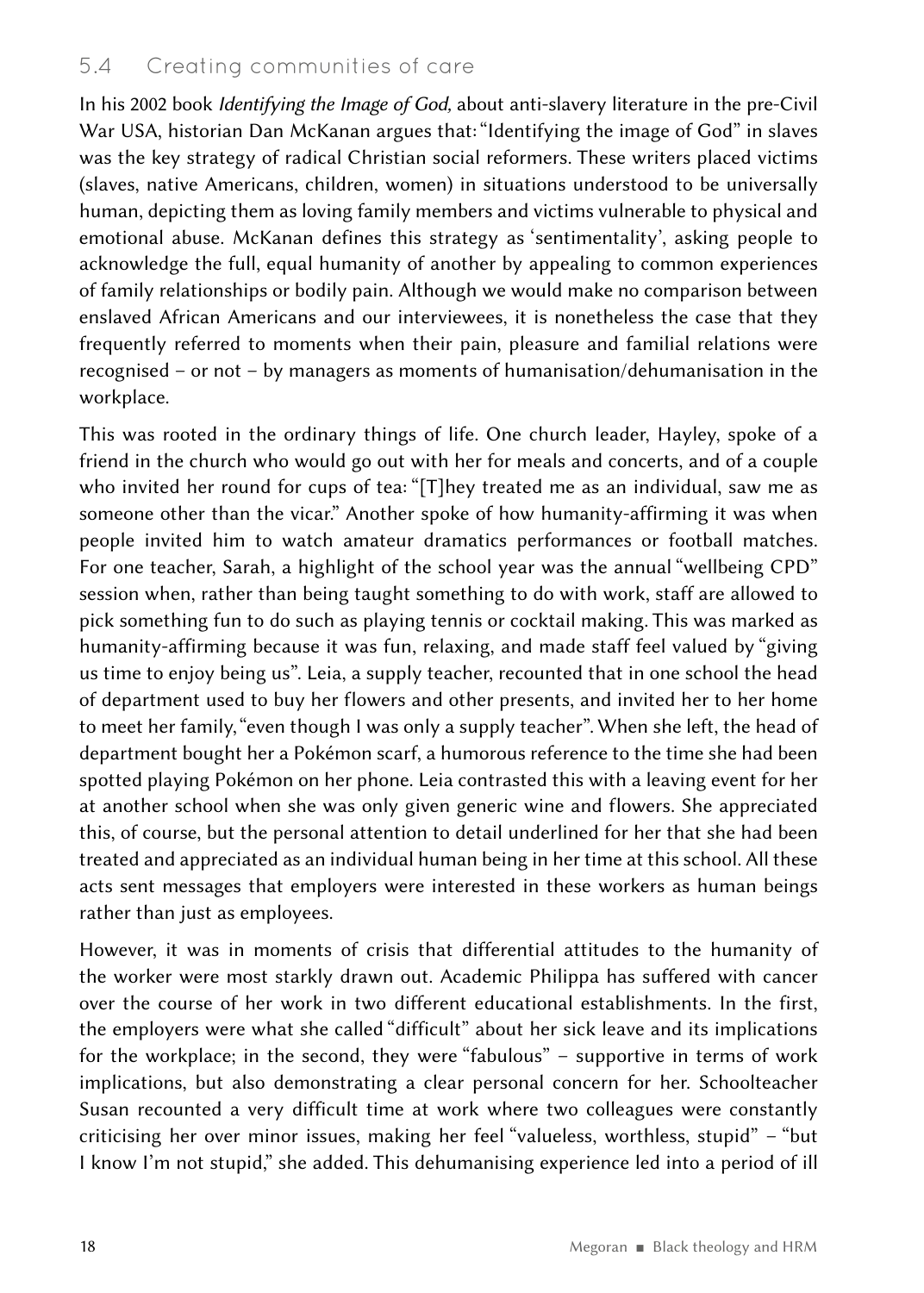health, and she described how the head-teacher, as she put it, "rescued" her. He insisted that she was not lazy or stupid, telling her to "just go home until you are better enough to come back". Susan reflected that she appreciated someone understanding what it meant, that she did not need to feel embarrassed or ashamed: "To be treated like a human being, knowing that someone was there."

Finally, how bereaved employees were treated was seen as a touchstone for how humanising or dehumanising the workplace was. Jasmine has one foot in the academic world of research and teaching, and one in the clinical world of the NHS. She described working for one NHS Trust as "brutal", for example, with rotas being changed at short notice which prevented people going on pre-planned family holidays. A particularly egregious event she drew our attention to was the death of a relative. The Trust would not provide cover for her to attend the funeral, so her already-overworked colleagues had to do it instead: "[T]hey genuinely didn't give a shit." She remarked on never seeing or meeting a manager – "you don't have a particular identity, you're just a number". In contrast, a minister spoke of going through a time of family turmoil compounded by a bereavement. The denominational overseer gave money for him and his family to take a weekend holiday in Scarborough, while he covered his Sunday services. "Okay, so Scarborough is not that glamorous", he joked, "but it helped and it was affirming that I was noticed". Similarly, an academic newly in her first, permanent job, was faced with the impending death of her father on another continent, during an intense marking season. With some trepidation she approached the head of department who encouraged her to return, told her not to worry about the marking as 'we'll find a way to sort it out': "Be a human", he said to her, which she found supportive.

When employers recognised their staff as human beings marked by pain, joy, and familial bonds and responsibilities, this was appreciated and remembered. In contrast, it was marked as dehumanising when they overlooked or disregarded these key signifiers of humanity.

# 6 Discussion: Accounting for the human in HRM

In an important intervention on ethics and HRM, Michelle Greenwood underlined the obvious point that because HRM is about using people it "raises a number of ethical concerns". As she elaborated:

On the face of it, HRM violates any number of ethical proscriptions against using people. To call a person a resource is already to tread dangerously close to placing that human in the same category with office furniture and computers.

(Greenwood, 2002:261)

Ethical interrogations of HRM based on Kantian perspectives have not been convincing, she continues, because the argument that workers should not be treated as a means to an end is untenable from an organisational perspective: they are employed precisely to further that organisation's end (ibid.:273). So, how can this apparent impasse be overcome?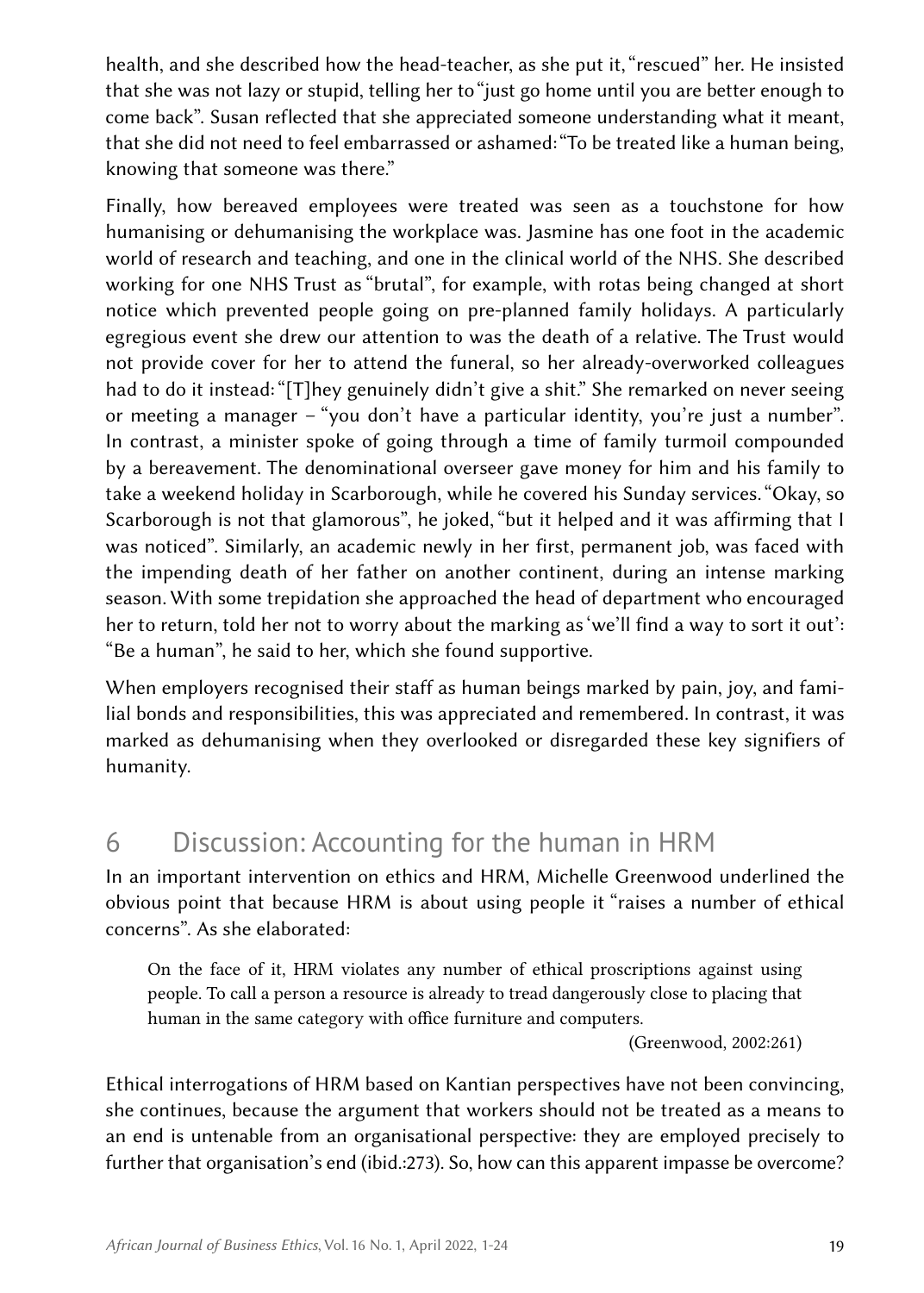The findings presented in this article point to a way beyond this dilemma, using the insights of black theological anthropology. Ontologically, rather than considering workers as means to an end or as ends in themselves, they are considered as beings made in the image of God and thus entitled to dignified treatment as such beings. Methodologically, rather than deduce logically what that looks like, the narrative visual timeline interviews conducted provide an inductive account of what workers felt it meant to be treated in humanising or dehumanising ways in the workplace. These showed that allowing autonomy and freedom, mediating audit regimes, contractual affirmation, and creating communities of care were the key factors whose presence created humanising workplaces and whose absence dehumanising ones.

Such research matters, because particular modes of HRM have real effects on daily lives. As part of the same research project, I also interviewed nine HR managers of the institutions in which my respondents in this article worked. A detailed analysis of this material is beyond the scope of this article, but comments from two of those interviews illustrate the point. At the beginning of these interviews, I asked: "What is your role as Director of Human Resources [or organisational-specific title] primarily about?" One manager explained it as twofold. First, "to help the organisation be a winning organisation" and achieve "success" defined as rising higher in the Russell Group rankings (a self-defined group of UK 'elite' universities). Second was playing "a key role in the transformational change required to achieve the university's vision and strategy", and for this to happen, she said, there is a need to overcome the problem of academics seeing "performance management" as negative, rather than as "a key part of their own development". In a second organisation, the response was trying to get staff to "adopt the culture". This was proving difficult, and she recognised that not everyone was happy with it as a goal. "You have to get the people to change, or change the people," she mused. "We've found ways to release people from our organisation who haven't been able to respond," she added – a euphemism for firing staff. Many of the people whose voices appeared in this article, and who reported egregious examples of dehumanising treatment, worked for these two organisations. The responses of these HR managers epitomise the central problem with strategic HRM: it risks seeing staff primarily not as people with inherent dignity, but as mere resources to be deployed for the strategic ends of managers – or to be dispensed with if they resist reprogramming.

The theological concept of humans being created *imago Dei* could be a powerful source of critical resistance to such thinking. However, Euro-American theological anthropology has focused on understanding the *imago Dei* through the lens of human capacities and attributes. In contrast, black theology's insistence that it must be considered ethically in contexts of unequal power-relations is a valuable corrective to the theoretical discussion and one that can inform research into the modern workplace and what it means to treat people properly as human beings under regimes of Human Resource Management.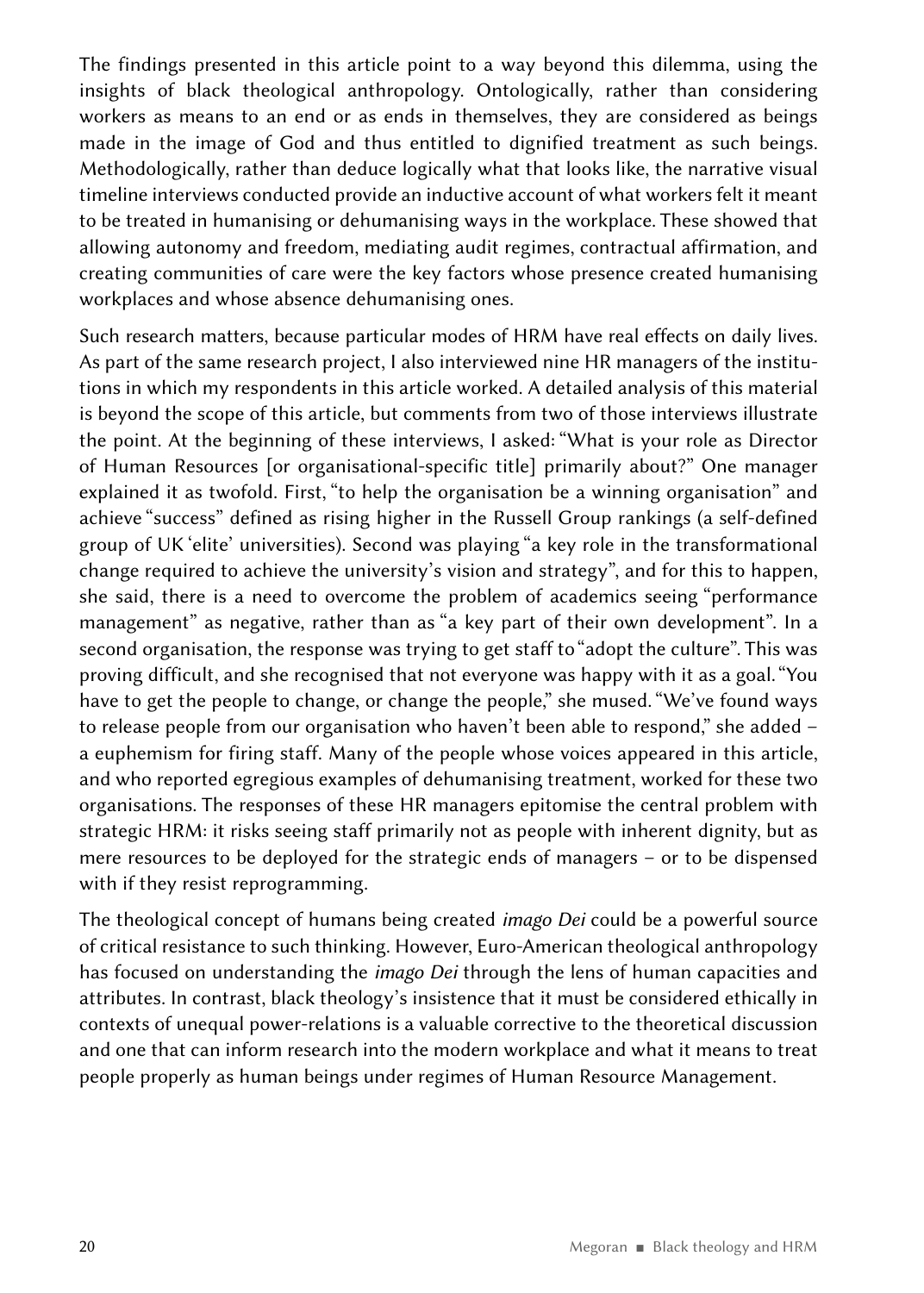# 7. Conclusion

The theoretical approach adopted here and the autobiographical visual timeline analysis employed led to findings that demonstrate what it means to treat people ethically under regimes of Human Resource Management. This research shows what factors, when present, make for humanising workplaces and, when absent, dehumanising ones.

HRM has emerged as a powerful and frequently uncontested technology of workplace control. Critical HRM has long identified the moral and ethical need to consider what happens to 'the human' in such contexts. However, commonly employed Kantian critiques have proven inadequate, and an over-reliance on discourse analysis has meant that the voices of real workers have been less audible than they should have been. It is here that visual timeline interviews, informed by black theological anthropology, can provide a powerful way to frame research questions. Although developed in contexts of the struggle against slavery and racism, black theology's insistence that any discussion of the nature of being human must involve a consideration of their ethical treatment provides a powerful lens with which to examine the treatment of people in other contexts of unequal power relations – such as the workplace. This research was conducted in the not-for-profit sector, but future studies may extend this analysis to other contexts more directly moulded by capitalist dynamics. Further, this research suggests that Euro-American theological anthropology could learn from the insights and perspectives of African and African diasporic Christian theological reflection.

# Acknowledgements

The author would like to acknowledge the support of the William Leech Research Fund, and the work of Dr Olivia Mason, in enabling this project. Angela Mazzetti, Steve Vincent, and two anonymous referees provided valuable suggestions for improvement, for which the author is very grateful.

# References

- Ackers, P. (2017). Employment ethics. In: A. Wilkinson, T. Redman & T. Dundon (eds.), *Contemporary Human Resource Management: Text and Cases*. 5th Edition (pp. 472-490). London: Pearson.
- Altmann, A. (1968). "Homo Imago Dei" in Jewish and Christian Theology. *The Journal of Religion*, 48(3):235-259. <https://doi.org/10.1086/486127>
- Anakwe, U.P. (2002). Human resource management practices in Nigeria: Challenges and insights. *The International Journal of Human Resource Management*, 13(7):1042-1059. [https://doi.org/10.1080/0958519021](https://doi.org/10.1080/09585190210131285) [0131285](https://doi.org/10.1080/09585190210131285)
- Baker-Fletcher, G. (1993). *Somebodyness: Martin Luther King, Jr., and the Theory of Dignity*. Minneapolis: Fortress Press.
- Bengry-Howell, A., Wiles, R., Nind, M. & Crow, G. (2011). A review of the academic impact of three methodological innovations: netnography, child-led research and creative research methods. *NCRM Working Paper Series.* ESRC National Centre for Research Methods.
- Bevan, D. (2007). Ethics and HRM. In: J. Storey (ed.), *Human Resource Management: A critical text* (pp. 251-262). London: Cengage.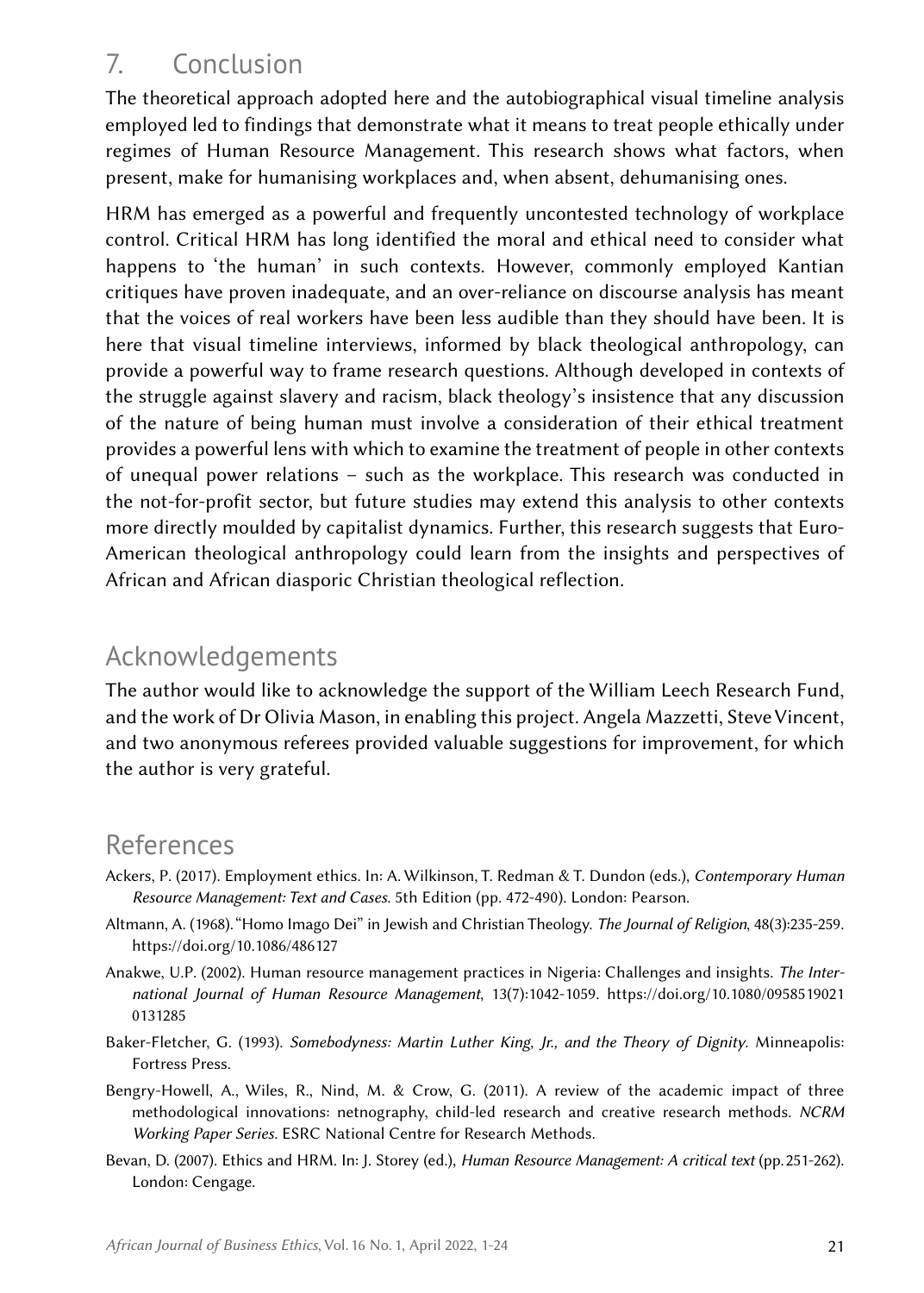- Bowie, N. (1998). A Kantian theory of meaningful work. *Journal of Business Ethics*, 17:1083-1092. [https://doi.](https://doi.org/10.1023/A:1006023500585) [org/10.1023/A:1006023500585](https://doi.org/10.1023/A:1006023500585)
- Brown, K. (2004). Human resource management in the public sector. *Public Management Review* 6(3):303-309. <https://doi.org/10.1080/1471903042000256501>
- Budhwar, P., Tung, R.L., Varma, A. & Do, H. (2017). Developments in Human Resource Management in MNCs from BRICS Nations: A Review and Future Research Agenda. *Journal of International Management*, 23(2): 111-123. <https://doi.org/10.1016/j.intman.2017.04.003>
- Bunderson, S. & Thompson, J. (2009). The call of the wild: zookeepers, callings, and the double-edged sword of deeply meaningful work. *Administrative Science Quarterly*, 54(1):32-57. [https://doi.org/10.2189/asqu.](https://doi.org/10.2189/asqu.2009.54.1.32) [2009.54.1.32](https://doi.org/10.2189/asqu.2009.54.1.32)
- Champagne, M. (2016). Diagrams of the past: how timelines can aid the growth of historical knowledge. *Cognitive Semiotics*, 9(1):11-44. <https://doi.org/10.1515/cogsem-2016-0002>
- Chell, E. (2004). Critical incident techniqu. In: C. Cassell & G. Symon (eds.), *Essential Guide to Qualitative Methods in Organizational Research* (pp. 45-60). London: Sage.<https://doi.org/10.4135/9781446280119.n5>
- Cone, J. (1997[1969]). *Black Theology and Black Power*. New York: Orbis.
- Cortez, M. (2010). *Theological Anthropology: A Guide for the Perplexed*. London: T&T Clark.
- Cunningham, I., Baines, D. & Shields, J. (2017). "You've just cursed us": Precarity, austerity and worker's participation in the non-profit social services. *Industrial Relations/Relations Industrielles*, 72(2):370-393. <https://doi.org/10.7202/1040405ar>
- Douglass, F. (1992). The nature of slavery. In: H. Brotz (ed.), *African-American Social and Political Thought*  1850-1920 (pp. 215-220). London: Transaction.
- Dyck, B. & Schroeder, D. (2005). Management, theology and moral points of view: Towards an alternative to the conventional materialist-individualist ideal-type of management. *Journal of Management Studies*, 44(2):705-735. <https://doi.org/10.1111/j.1467-6486.2005.00516.x>
- Farris, J. (2015). A substantive (soul) model of the *Imago Dei*: A rich property view. In: J. Farris & C. Talifiaferro (eds.), *The Ashgate Research Companion to Theological Anthropology* (pp. 165-178). London: Ashgate.
- Farris, J. & Talifiaferro, C. (eds.). (2015). *The Ashgate Research Companion to Theological Anthropology*. London: Ashgate.<https://doi.org/10.4324/9781315613673>
- Frémeaux, S. & Michelson, G. (2017). Human resource management, theology and meaningful work. *International Journal of Employment Studies*, 25(1):27-43.
- Fulmer, I.S. & Ployhart, R. (2013). "Our most important asset": A multidisciplinary/ multilevel review of human capital valuation for research and practice. *Journal of Management*, 40(1):161-192. [https://doi.](https://doi.org/10.1177/0149206313511271) [org/10.1177/0149206313511271](https://doi.org/10.1177/0149206313511271)
- Garnet, H.H. (1843). *Garnet's "Call to Rebellion": An address to the slaves of the United States of America*. <https://to.pbs.org/3IhsPBO>
- Gould-Williams, J. (2004). The effects of  'high commitment' HRM practices on employee attitude: The views of public sector workers. *Public Administration*, 82(1):63-81. <https://doi.org/10.1111/j.0033-3298.2004.00383.x>
- Greenwood, M. (2002). Ethics and HRM: A review and conceptual analysis. *Journal of Business Ethics*, 36(3): 261-278. <https://doi.org/10.1023/A:1014090411946>
- Guest, D. (1999). Human resource management the workers' verdict. *Human Resource Management Journal*, 9(3):5-25.<https://doi.org/10.1111/j.1748-8583.1999.tb00200.x>
- Guest, D. (2011). Human resource management and performance: Still searching for some answers. *Human Resource Management Journal*, 21(1):3-13.<https://doi.org/10.1111/j.1748-8583.2010.00164.x>
- Guo, C., Brown, W., Ashcroft, R., Yoshioka, C. & Dong, H-K.D. (2011). Strategic human resources management in nonprofit organizations. *Review of Public Personnel Administration*, 31(3):248-269. [https://doi.org/10.11](https://doi.org/10.1177/0734371X11402878) [77/0734371X11402878](https://doi.org/10.1177/0734371X11402878)
- Gustafsson, S. & Swart, J. (2020). 'It's not all it's cracked up to be': Narratives of promotions in elite professional careers. *Human Relations*, 73(9):1199-1225.<https://doi.org/10.1177/0018726719859404>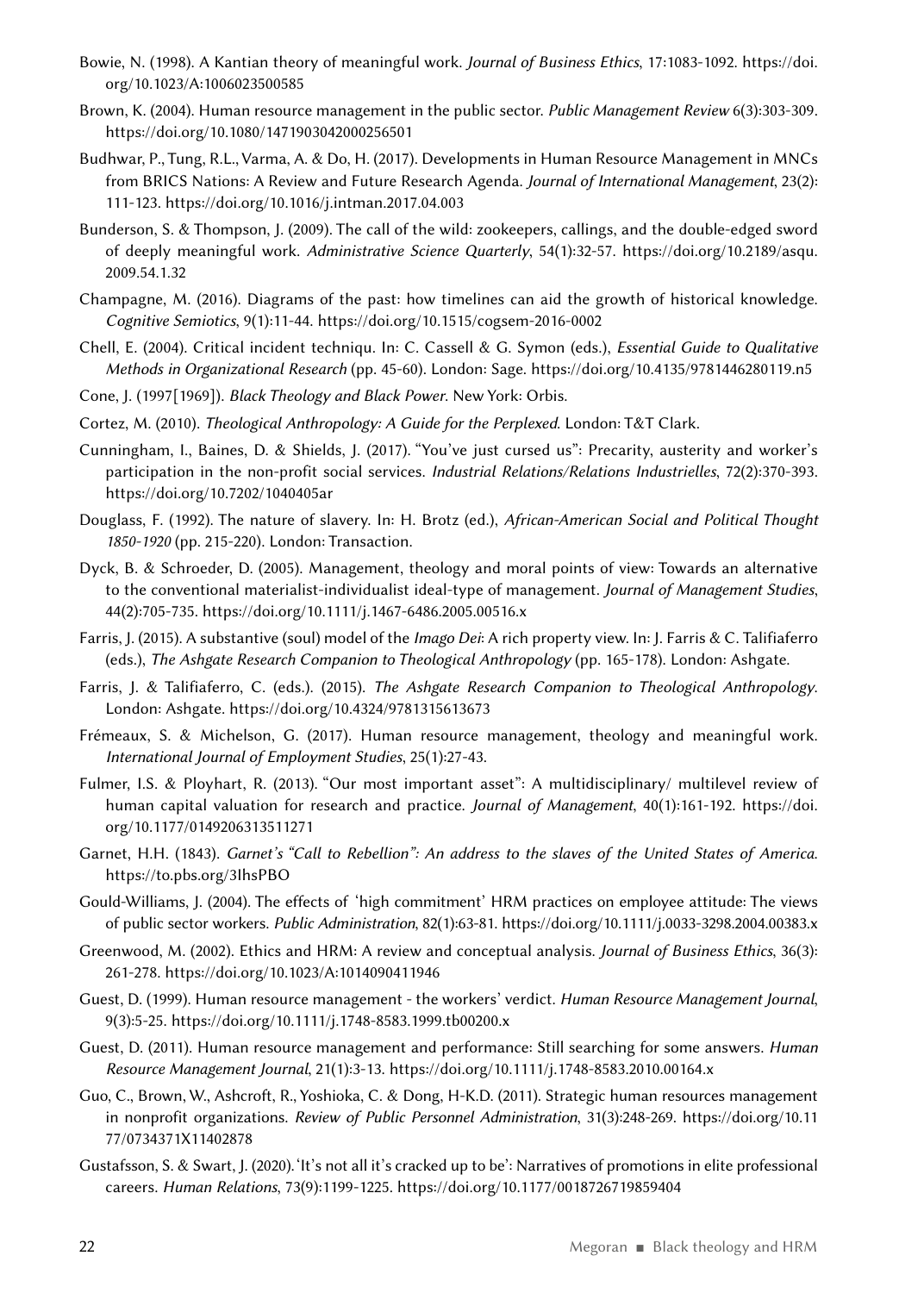- Harris, L. (2005). UK public sector reform and the "performance agenda" in UK local government: HRM challenges and dilemmas. *Personnel Review*, 34(6):681-696.<https://doi.org/10.1108/00483480510623466>
- Hopkins, D. (2005). A Black Theology of Liberation. *Black Theology*, 3(1):11-31. [https://doi.org/10.1558/blth.](https://doi.org/10.1558/blth.3.1.11.65461) [3.1.11.65461](https://doi.org/10.1558/blth.3.1.11.65461)
- Kamoche, K. (2002). Introduction: human resource management in Africa. *The International Journal of Human Resource Management*, 13(7):993-997. <https://doi.org/10.1080/09585190210131258>
- King, M.L. Jr. (1986[1963]). Letter from Birmingham City Jail. In: J. Washington (ed.), *A Testament of Hope* (pp. 289-302). New York: Harper Collins.
- King, M.L. Jr. (1965). Man in a revolutionary world. Address to Fifth General Synod of the United Church of Christ in Chicago, The University of Memphis. <https://www.memphis.edu/libraries/mlk50/speech.php>
- Knights, D. & McCabe, D. (2000). Bewitched, bewildered and bothered: The meaning and experience of teamworking for employees in an automobile industry. *Human Relations*, 53(11):1481-1517. [https://doi.](https://doi.org/10.1177/00187267005311004) [org/10.1177/00187267005311004](https://doi.org/10.1177/00187267005311004)
- Legge, K. (2005). *Human Resource Management: Rhetorics and Realitie*. Anniversary Edition. Basingstoke: Palgrave Macmillan. <https://doi.org/10.1007/978-1-137-03601-8>
- Legge, K. (1999). Representing people at work. *Organization*, 6(2):247-264. [https://doi.org/10.1177/135050849](https://doi.org/10.1177/135050849962005) [962005](https://doi.org/10.1177/135050849962005)
- Leyens, J-P. (2009). Retrospective and prospective thoughts about infrahumanization. *Group Processes & Intergroup Relations*, 12(6):807-817.<https://doi.org/10.1177/1368430209347330>
- Mariappanadar, S. (2014). Stakeholder harm index: A framework to review work intensification from the critical HRM perspective. *Human Resouce Management Review*, 24:313-329. [https://doi.org/10.1016/j.hrmr.](https://doi.org/10.1016/j.hrmr.2014.03.009) [2014.03.009](https://doi.org/10.1016/j.hrmr.2014.03.009)
- Marshall, C. (2001). *Crowned With Glory and Honour: Human Rights in the Biblical Tradition*. Telford: Pandora Press U.S.
- Mason, O. & Megoran, N. (2021). Precarity and dehumanisation in higher education. *Learning and Teaching in Higher Education*, 14(1):36-59.<https://doi.org/10.3167/latiss.2021.140103>
- Mayo, E. 1949. *The Social Problems of an Industrial Civilisation*. London: Routledge and Kegan Paul.
- Mazzetti, A. & Blenkinsopp, J. (2012). Evaluating a visual timeline methodology for appraisal and coping research. *Journal of Occupational and Organizational Psychology*, 85:649-665. [https://doi.org/10.1111/j.20](https://doi.org/10.1111/j.2044-8325.2012.02060.x) [44-8325.2012.02060.x](https://doi.org/10.1111/j.2044-8325.2012.02060.x)
- McKanan, D. (2002). *Identifying the Image of God: Radical Christians and Nonviolent Power in the Antebellum United States*. Oxford: Oxford University Press.<https://doi.org/10.1093/0195145321.001.0001>
- Megoran, N.S. (2019). *Human Resources? Recognising the Personhood of Workers in the Charity and Public Sectors*. Newcastle: Newcastle University / William Leech Research Fund.
- Middleton, R. (2005). *The Liberating Image: The Imago Dei in Genesis 1*. Grand Rapids, MI: Brazos.
- Nihinlola, E. (2018). *Human Being*, *Being Human: Theological Anthropology in the African Context*. Ogbomosho: The Nigerian Baptist Theological Seminary.
- O'Connor, E. (1999). Minding the workers: the meaning of 'human' and 'human relations' in Elton Mayo. *Organization*, 6(2):223-246.<https://doi.org/10.1177/135050849962004>
- Okoye, V. (2021). *Supervising Black Geography PhD researchers in the UK: Towards Good Practice Guidelines*. <https://bit.ly/3v7wKxt>
- Pain, H. (2012). A literature review to evaluate the choice and use of visual methods. *International Journal of Qualitative Methods*, 11(4):303-319.<https://doi.org/10.1177/160940691201100401>
- Piening, E., Baluch, A. & Ridder, H-G. (2014). Mind the intended-implemented gap: understanding employees' perceptions of HRM. *Human Resource Management*, 53(4):545-567.<https://doi.org/10.1002/hrm.21605>
- Ridder, H-G., McCandless Baluch, A. & Piening, E. (2012). The whole is more than the sum of its parts? How HRM is configured in nonprofit organizations and why it matters. *Human Resource Management Review*, 22:1-14. <https://doi.org/10.1016/j.hrmr.2011.11.001>